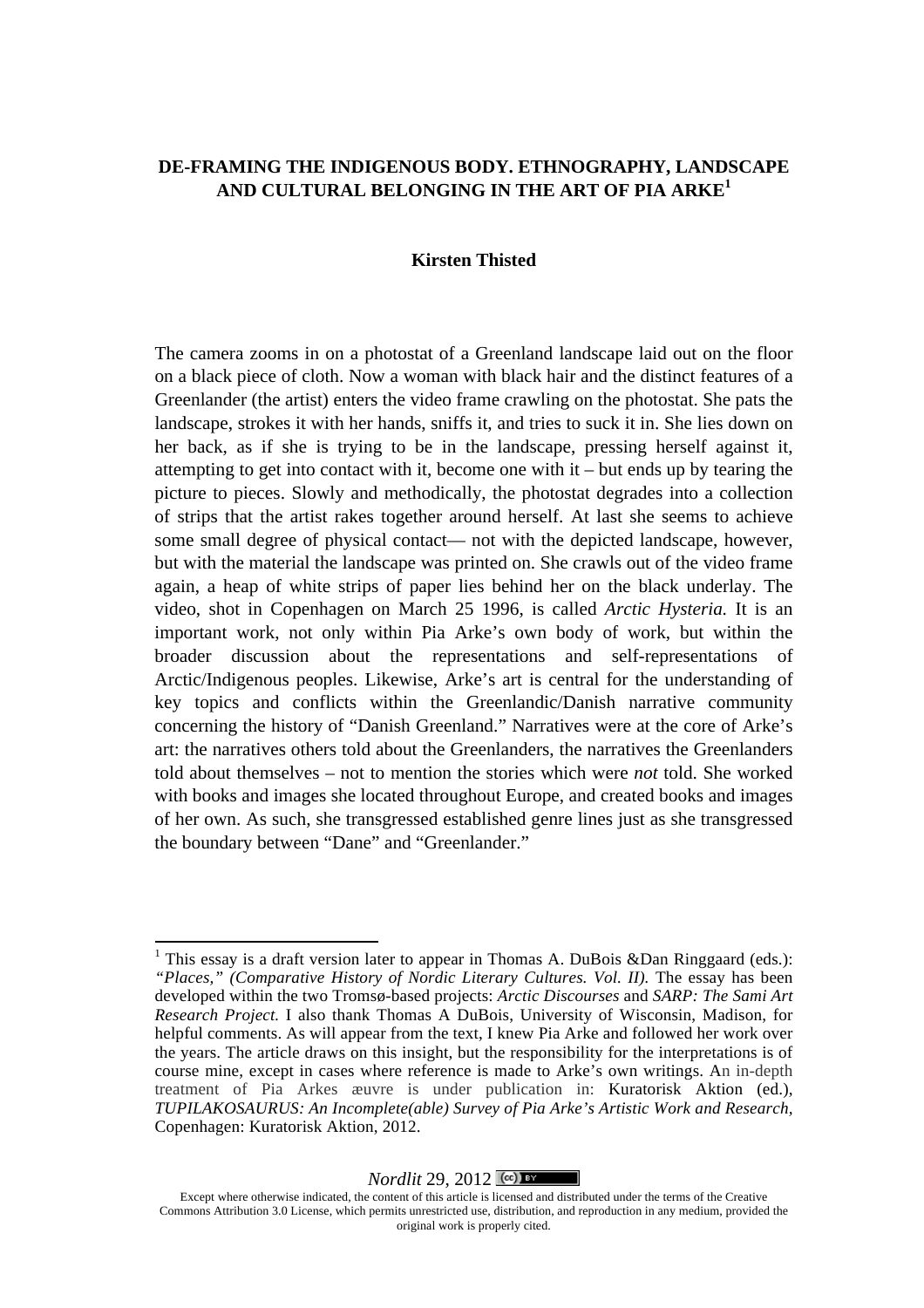

*Arctic Hysteria*. 1996. Video 4:3 (S-VHS to DVD), 5:55 min.

Greenland and Denmark represent a typical (post) colonial landscape in the sense that the relationship, even after the official termination of colonialism was characterized by highly asymmetrical power relations. This applies not least in terms of the power of representation. Politically, the Greenlanders were represented by the Danes – to a certain extent they still are regarding international affairs and matters of security. To an outside world, Greenland is first and foremost known through literary and visual images created from an outside, primarily Danish, perspective. A wellknown example is Peter Høeg's novel *Frøken Smillas Fornemmelse for Sne* (Miss Smilla's Sense of Snow) from 1992. These days, global warming pulls the Arctic into the media spotlight. In Greenland especially the huge glacier at Ilulissat in Disko Bay and the hunters in the northernmost settlements of Avanersuaq (Thule) attract the international media.

Greenland is inscribed within a broader discourse about the Inuit, who not long ago were called "Eskimos" and considered "primitive". With his famous notion of "Orientalism" the Palestinian-American literary theorist Edward Said (1935-2003) described how the "Orient" has been constructed by external representations in which one text and one image leads to the next and the next and the next in an infinite intertextual chain of production (Said 1978). Something similar can be described for the Arctic (Thisted 1994:214ff.). Ann Fienup-Riordan talks about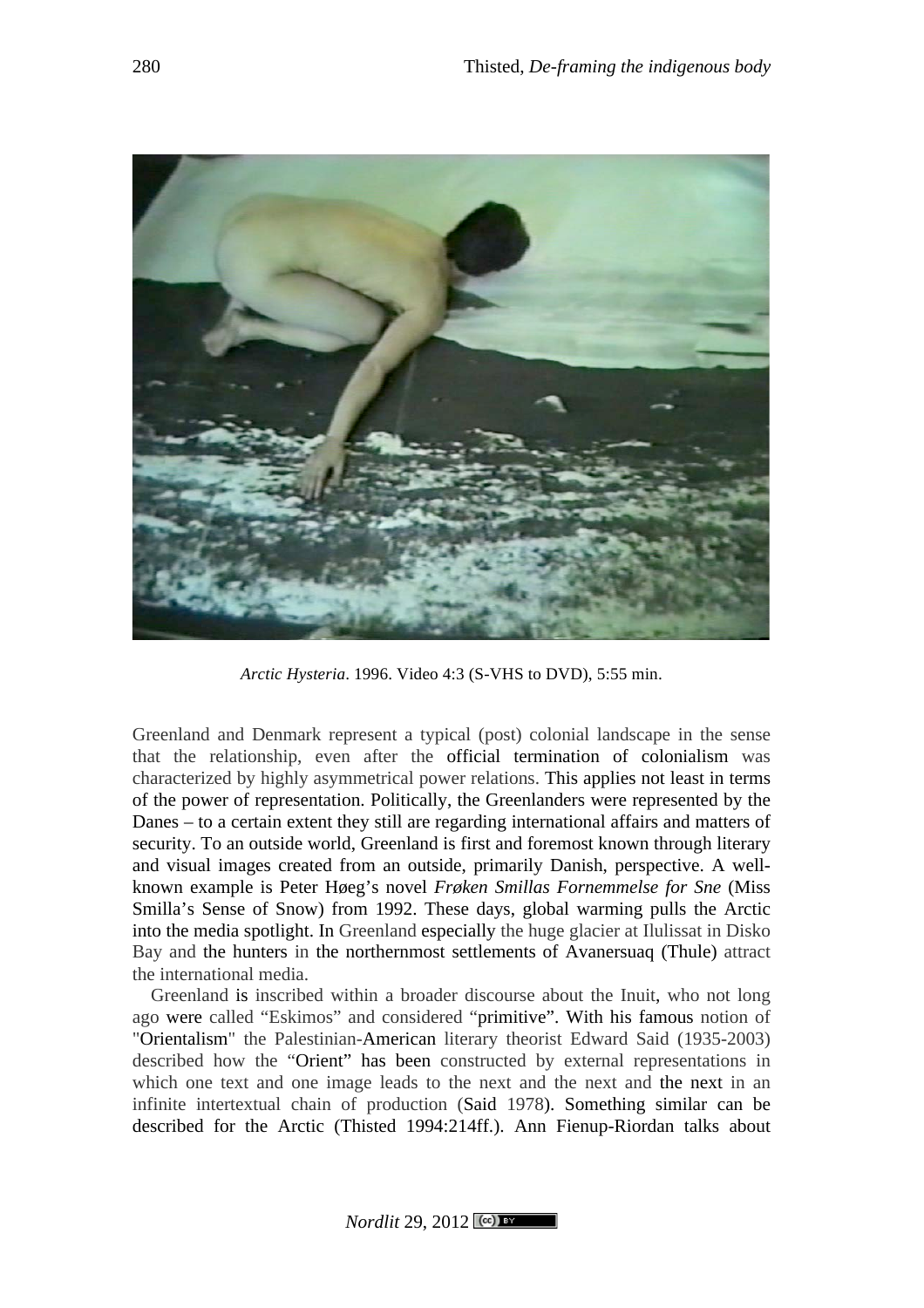"Eskimo-Orientalism" (Fienup-Riordan 1995), I have used the term "Arctic Orientalism" (Thisted 1996, 2002), Gísli Pálsson calls it "Arcticality" (Pálsson 2002), Hans Hauge "Nordientalism" (Hauge 2004). In a Danish-Norwegian context, renowned figures like H.J. Rink (1819-1893), Fridtjof Nansen (1861-1930), and Knud Rasmussen (1879-1933) must be credited for showing the Inuit respect and for having changed the discourse from the derogative "primitive peoples" to the positive "naturfolk" (peoples of nature), a term borrowed from the German "Naturvolk" (Thisted 2001, 2003, 2010), a discourse within which culture was "good", civilization "bad" (Robertson 1995:29). Neo-Romanticism escalated in the civilization critique of the 1970s and 80s, and in a Danish-Greenlandic context the word "Inuit" (people) was given connotations like "menneskelighed"/ "medmenneskelighed" (real or genuine humanity), something the "civilized" world had lost, a still living memory and corrective to the modern world (Thisted 1992, 2002). As Ann Fienup-Riordan so aptly summarizes it: "Euro-Americans gradually transformed the image of the Eskimo from subhuman to superhuman" (1995:14).The discourse about what was now called "indigenous peoples" was characterized by a conception of these peoples as the carriers of a vulnerable and unprotected "true humanity", and it included people living under such different conditions as the Amazonas Indians, the North American Indians, the Sami of Scandinavia, the Inuit of Greenland, Canada, and Alaska. Thus, the term "Naturvolk", and even the term "indigenous", are ambiguous because, on the one hand, these terms recognize the Inuit's close relationship with nature and support their land claims, but on the other hand they lock them securely in this relationship, making them one with the natural surroundings they live in, in the same way as the seals, polar bears, and walruses are considered to be part of the Arctic environment. This becomes deeply problematic when the Arctic is described with an "anthropological present" without a sense of the huge upheavals that have occurred as a result of contact with European culture (Gant 1998a, 1998b, 2005, 2009, Thisted 1992, 2007b). In most of these representations, the Greenlanders are depicted as caught within the so-called "fatal impact" or "pure or poor" syndrome, assumed to be "lost in translation" between tradition and modernity, always assumed to be the victims of modernity rather than producers of it. With the strong emphasis on the past as the cultural background that made the Greenlanders a people in their own right, distinct from the Danes, the Greenlanders have, to some extent, been co-producers of this discourse.The nation model that was imported to Greenland via Denmark was ethnically and culturally based (Thisted 1990, 2011a, Langgård 2011), and the postcolonial confrontation in Greenland, leading to Home Rule, implemented in 1979, and to self-government, implemented in 2009, was an unambiguously nationalist endeavor in the struggle to establish an ethnically based nation (Gad 2009). Pia Arke was, as it will be shown, highly critical of the assumptions about the correlation between place, identity, language, and culture that underpin this idea of nation.

## **Embracing "the Mongrel"**

Pia Arke (1958-2007) died of cancer when only 48 years old. At her death, she was a well-known and respected artist both in Greenland and Denmark. However, it was not until after her death that her name really became "hot", mainly due to the Danish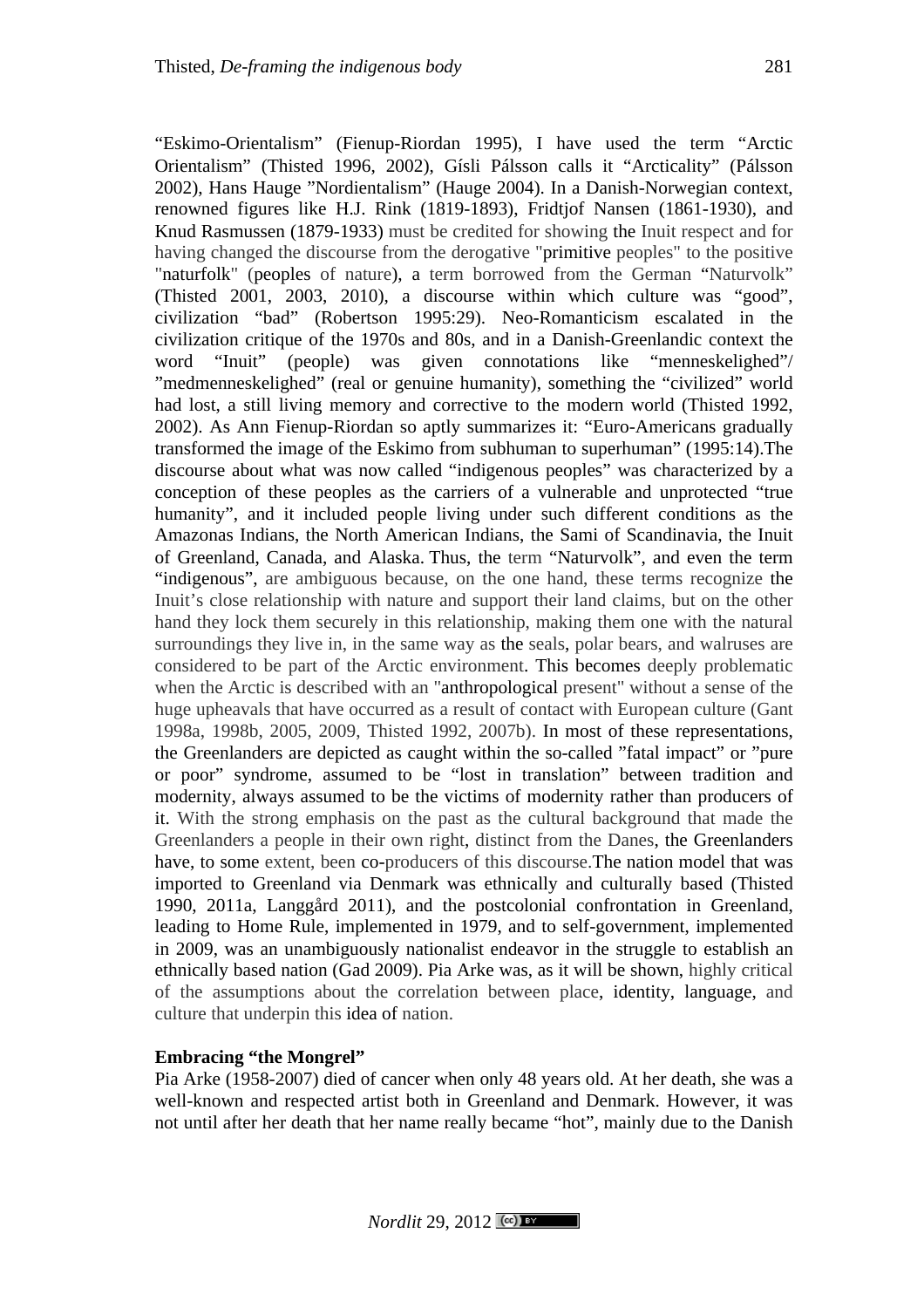curatorial collective Kuratorisk Aktion and their large-scale retrospective exhibition TUPILAKOSAURUS: Pia Arke's Issue with Art, Ethnicity, and Colonialism, 1981- 2006, mounted in Copenhagen in the spring of 2010 and later in the same year in Nuuk and in Umeå. The title "Tupilakosaurus" was the name of one of Arke's own exhibitions, embodying her sense of science, history, and irony. A tupilak was part of Inuit oral tradition, a kind of voodoo or black magic being created against an enemy. Today, these spirits are carved in ivory and wood and sold to tourists, who believe them to be guardian spirits! Dinosaurs are something we all know. But what happens if we combine the two and go in search of a Tupilakosaurus to classify and register and bring into order in the regime of scholarly knowledge? Likewise: what happens to the people living in a given landscape when this landscape is mapped and explored by a foreign power? What is history – whose story, whose history? What happens when one part in the cultural encounter has the power to define and represent the other? And what happens when we change these conditions? These were (some of) the key questions for Arke in her work.

Arke was born in Scoresbysund/Ittoqqortoormiit in East Greenland. Her mother was from East Greenland, her father from Denmark. Due to his work as a telegraphist, her father was constantly moved to different localities in Greenland, and Arke spent most of her childhood in different places in West Greenland (including Thule), and in Denmark. She was christened Pia Gant, but in 1983 she took her mother's maiden name. Actually, this is spelled Arqe, but Arke realized that the Danes were not able to pronounce it correctly, and she therefore changed it to Arke. Names are important in Greenland; Arke knew all about that, and the incident bears witness to the way in which she negotiated her identity, trying to formulate a position that would be neither Greenlandic nor Danish, not even the sum of the two but something that would add the two together without adding them up. This was well before Homi Bhabha's famous texts about living in a "third space" in the "inbetween" or "interstices" between established cultures and identities reached Scandinavia (Bhabha 1994). However, it was exactly such a "third space" Pia Arke tried to create for herself with her new name. She cherished the concept of the "mongrel" which she made a sort of leading note for her investigations of notions of "culture", "identity", and "belonging".

As was expected of an artist with her background, Arke started her artistic career producing paintings of seals and ulu's (the half-moon shaped Inuit women's knife) and women flensing seals. Soon, however, she started to ask why, due to her background, people expected her to paint pictures of this sort and why she herself even expected it. And why were these pictures so marketable? Why did art produced by Greenlanders so often end up in being considered in terms of ethnography rather than art appreciation? Arke investigated these questions in her essay *Etnoæstetik*  (Ethno-Aestetics, Arke 2010), handed in as her graduate thesis at the Department of Theory and Communication at the Royal Danish Academy of Fine Arts in 1995. The essay was first published in 1995 and drew a good deal of attention in Greenlandic art circles, not the least because it explicitly questioned the way the Danish artist and art historian Bodil Kaalund had presented Greenlandic art as a curator and in her very influential book on the subject (Kaalund 1979, revised versions in 1990, 2011, English translation 1983, republished 1984, revised version 2011). Kaalund was (and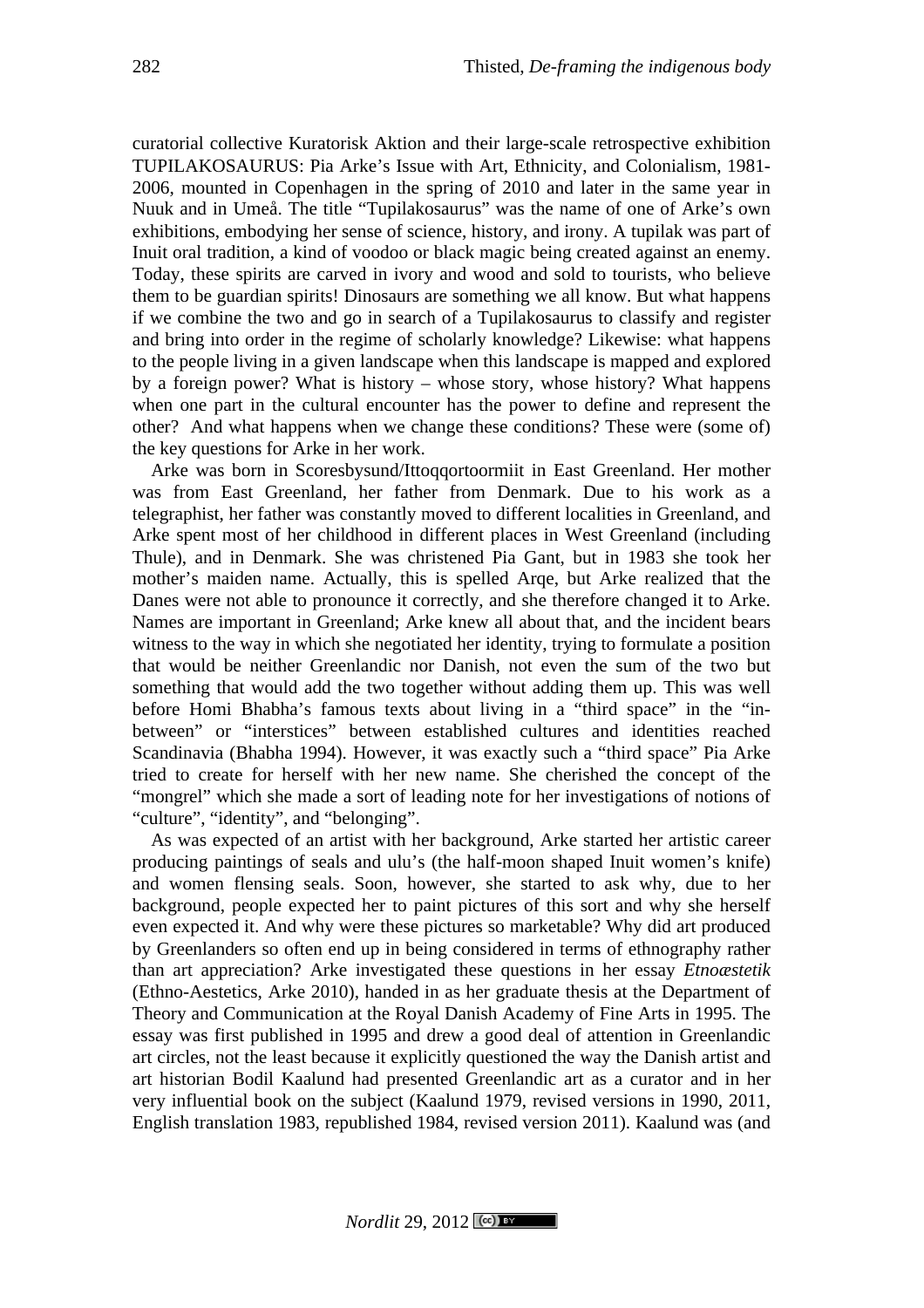still is) considered an "ambassador" for Greenland and for Greenlandic art, and many readers, both Danes and Greenlanders, felt Arke's criticism very unfair. It took a while before people started to see and openly discuss the more far-reaching perspectives of Arke's considerations, which were not aimed at Kaalund as a person, but at the discourses framing Greenlandic art evidenced in her work.

Along with the memories of the vanishing hunting culture and its tools and techniques, the Inuit language and the Arctic landscape are considered central aspects of Greenlandic identity. Arke suffered from a lack of competence in the Greenlandic language. East Greenlandic had been her mother's first language, but since the family moved from East to West and from North to South Greenland, where the dialects are all very different from one another, and since they also spent time in Denmark, Danish became the easiest language of communication for her. This of course also had to do with the fact that Arke's father was Danish – and with the fact that Danish was the language of power and status at the time. Very few Danes learned Greenlandic, and among Greenlanders as well fluency in Danish was considered a necessity for succeeding in the modern world, which had finally been opened to the Greenlanders by the end of the colonial regime and the inclusion of Greenland in the Danish state in 1953. Many Greenlanders from Arke's generation were enrolled in "Danish classes" where Danish was not only a foreign language, but the language of all teaching and communication. However, when Arke's generation reached puberty and youth, the pendulum had just begun to swing in the opposite direction: the quest for home rule started as a language politics campaign. So, suddenly, proficiency in Danish no longer represented the same cultural capital as before, especially if one's competence in the language had been achieved through the loss of Greenlandic. In many ways, these were difficult times for persons like Arke who found themselves in the category of "Danish-speaking Greenlanders." In a time when the focus was on the exploration of the Greenlandic background and heritage, Arke had to accept the fact that the Greenlandic literature and other Greenlandic sources of Greenlandic history were a closed book to her. Instead, she turned to Danish and English books, re-investigating the explorers' and administrators' descriptions from a Greenlandic perspective. The colonial contact zone became the focus of her interest.

# **Landscape, Memory, and Culture**

The relation between man and (the Arctic) landscape was at the center of Arke's interests from the very beginning of her artistic career. One has to remember that this was a long time before global warming became a public issue. Back in the 1980s, the Arctic landscape was still represented as untouched and irresponsive to human impact. That the Inuit had been able to survive in the hostile and desolate nature, where so many famous European men had lost their lives, was something that made the Inuit very special in European eyes. Survival at the limits of human existence was a familiar topic in narratives about the Inuit. We see in our minds the picture of a lonely sledge making its way through the frozen white landscape where it seems nearly impossible that anything living could exist or that food could be procured. Or we see some fragile little kayaks in the middle of a great fjord, icebergs and mountains towering over them, unaware of their presence. One of the icebergs may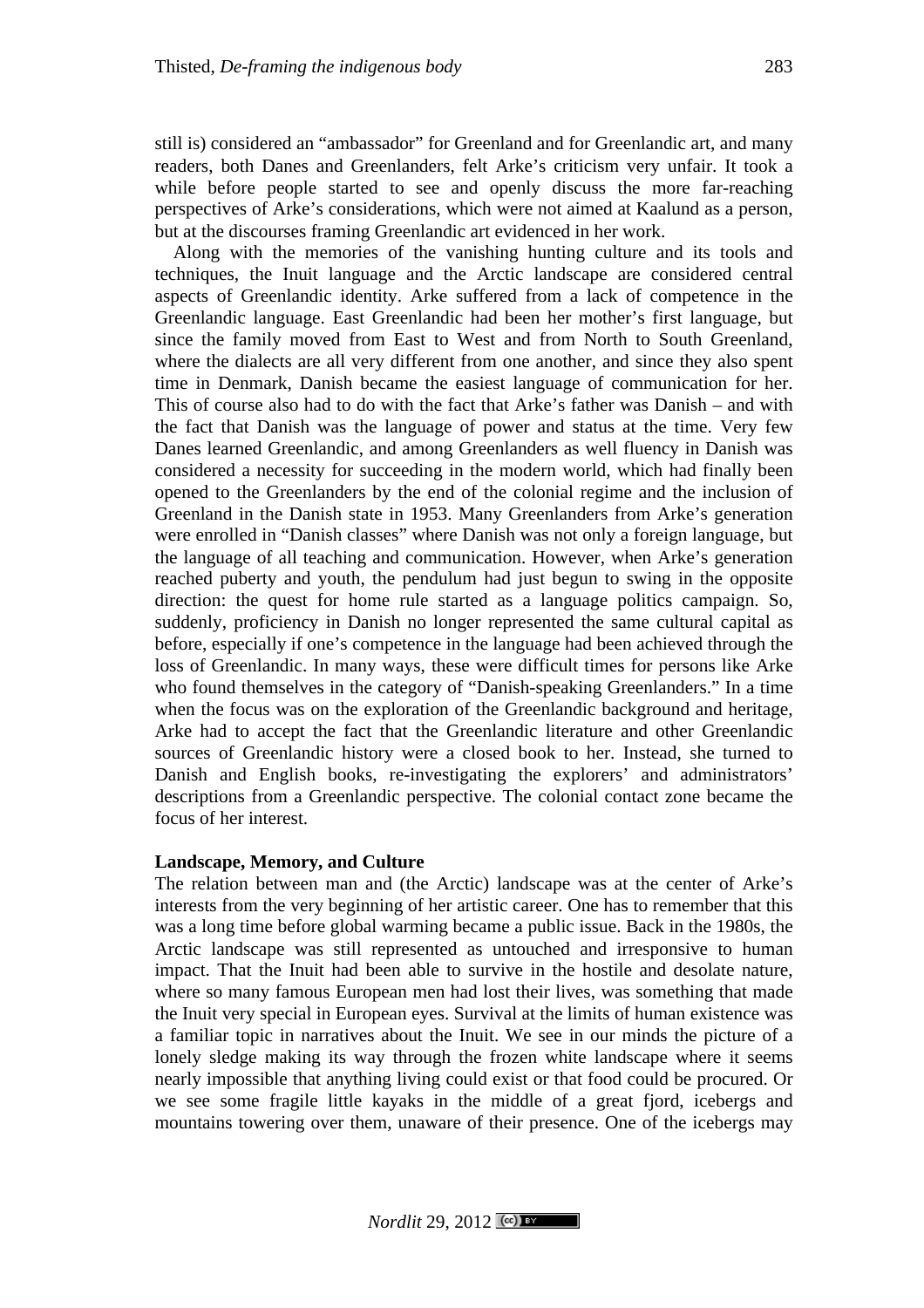collapse at any moment, smashing the kayaks to pieces. Arke wanted to contest this severe image of the Arctic landscape by exploring new ways of communicating with it. In one of her first projects she painted big squares and rectangles in strong, bright colors on cliffs and took photos with and without people posing in this new, "remade" landscape.

In 1988 she began to experiment with the pinhole camera. She built a huge plywood box—165x140x170 cm—large enough that she could stand and move around inside it. There was no lens in this very basic camera, but in one of the walls there was a thin metal plate with a very small hole. This hole was covered until the picture was taken. On the opposite wall, the black-and-white-film was mounted. When the picture was to be taken and the light poured in through the hole, it hit the film on the opposite wall of the camera box. The exposure time was more than 15 min., and by sitting inside the camera while the picture was being taken, Arke could watch it forming. It was also possible for her to shade the light with her body, thereby producing a very direct, bodily influence on the result (Gant 1996, Kleivan 2010). The outcomes are beautiful, rather blurry representations, far from any exact reproduction of the landscape, but a representation of the meeting between the landscape and the human imagination and emotion. It was Arke's plan to have the camera transported to all the places where her family had lived in her childhood, but only the first step of the project was realized: Nuugaarsuk, South Greenland, in 1990. However, with an ordinary camera she managed to go back to the other places, and with her lens she explored what it means to have a "homeland", and if it is ever possible to return to such locations of memory. The series of photos are sometimes called *Imaginary Homelands*, i.e. the same title as Salman Rushdie's famous essay (Rushdie 1991, Jørgensen 1997).

However, it was the photographs she had taken with the pinhole camera in Nuugaarsuk that kept inspiring Arke. She continued working with the concept, and in a series of new photographic works from 1992 the image forms a gentle, dreamlike background for portraits of modern, urban Greenlanders. It is hard to tell if the persons are coming out of the landscape or disappearing into it – or if the relation is in fact purely imaginary, a postulated link between persons and landscapes created by images and artwork. The last interpretation seems supported by the disengaged expression on the persons' faces, almost as if they were unwilling to cooperate in the project. In some of the images, the artist poses alone, in some with a cousin, and Arke also explored different effects and connotations by posing in front of the pictures in the nude or wearing her usual urban clothes. The iconic Arctic landscape is here taken at face value as exactly what it is—an icon, represented by the picture. This was definitely a departure from what other Greenlandic artists were doing at the time, such as Aka Høeg (born 1947), a very well-known and established artist who represented Greenland and Greenlandic art on many occasions. In Høeg's work, the Arctic landscape is the very link that connects the modern Greenlanders and the previous generations in an unbroken chain, no matter what cultural changes. It was this melting of place, landscape, and people that Arke contested – thereby contesting as well the ways in which Greenlanders themselves cooperated in maintaining colonial representations, benefitting from the "cultural capital" of the exotic Other (i.e. Arke 2010 [1995] 23f.).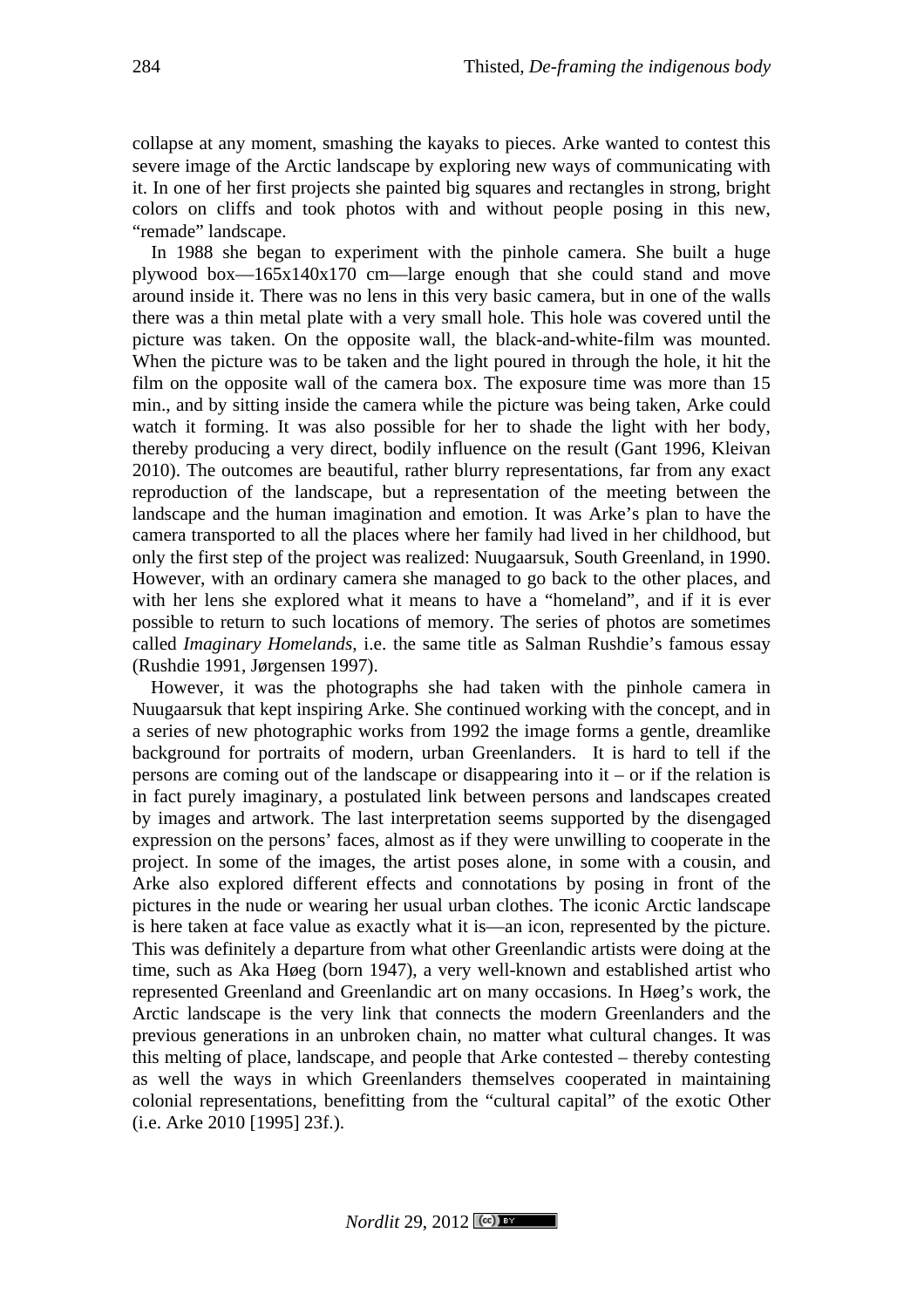

*The Three Graces* 1994. B/w photograph of cut-up and reassembled photograph.

The theme took on an even more direct turn in a series of new variations from 1993. In a famous image the artist is sitting with her back to the camera, facing a Photostat of the Nuugaarsuk photo and with a kamik (thigh boots made of seal fur and embroidery) from the West Greenlandic national costume placed on her head. The photo is also entitled *Put your kamik on your head so everyone can see where you come from*, a reference to a commentary by Arke in the Greenlandic newspaper *Sermitsiaq* (Kleivan 1999). Thus, the image was a comment on the constant talk about ethnicity, which it seemed impossible to escape at the time. Everyone asked the artist where she came from, and constantly she was met with preconceived notions associated with the category "Greenlander". In another work, *The Three Graces* (1993), Arke poses together with her cousin and a childhood friend from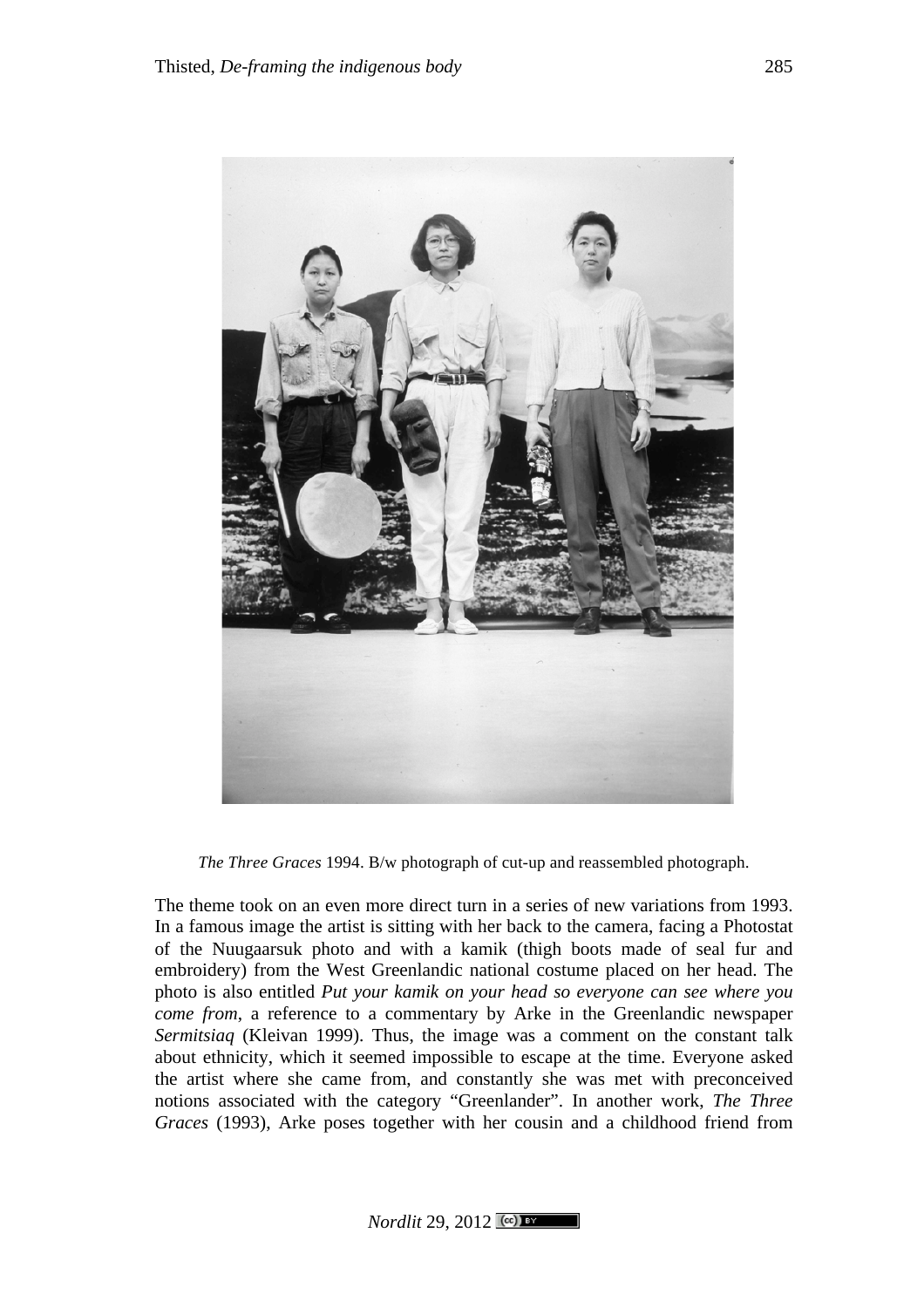Ittoqqortoormiit/Scoresbysund in front of the same photostat image of the Nuugaarsuk landscape. Each of the women holds an object that is supposed to symbolize their ethnicity: an East Greenlandic drum, an East Greenlandic mask, a doll wearing the West Greenlandic national costume; the paraphernalia of culture. There is something provoking about the women's very direct stare, reproducing the direct gaze of the Greenlanders in photographs taken by European ethnographers. Due to the late colonization of East Greenland and Thule, ethnographers, explorers, and administrators in the early  $20<sup>th</sup>$  century were met by a culture that in fact was far from "untouched," but which nevertheless in some ways resembled the precolonial lifestyle, and where people still remembered their old traditions. Photographs of the time were expected to depict the culture of the West Greenlanders when they first met Europeans in the  $17<sup>th</sup>$  and the  $18<sup>th</sup>$  centuries. Since they embodied the idea of "people of nature" (*Naturvolk*) in fashion at the time, Greenlanders were intensely studied and photographed. In contrast to the European versions of the three graces motif, there is no play, no sweetness, in the postures in Arke's work. While the three graces are usually depicted as absorbed in each other's company and touching each other affectionately, these three women stand at a cool distance from one another (Olsvig 2010). They wear European clothes, and it is obvious that the picture was taken in a studio, since we see the floor on which they are standing. However, when the picture was exhibited and reproduced in the newspapers, it happened on several occasions that the bottom of the image was cut off so that the impression of being in a studio was reduced (Kleivan 1999). The newspapers were, so to speak, trying to resituate the women in a "real" Arctic landscape, where they were thought to rightfully belong. Thus, the reviews unintentionally demonstrated the existence of the very same problem that Arke was trying to highlight.

### **Re-Framing/De-Framing the Colonial Representation**

For a long period of time, Arke had a life-sized poster of a particular photograph on the wall of her apartment in the Frederiksberg district of Copenhagen. The photo shows an East Greenlandic woman photographed up against a cliff with her arms raised, hands behind her head. The photo is cut so that we do not see the woman in full but only her upper body, which is naked. It shows that she has been breastfeeding. She is not old, but neither is she a classically voluptuous nude. From the expression on her face it is clear that she is not enjoying the situation. The viewer gets the impression that she may not have chosen this pose herself— there is an element of violence in the photo. Also, the fact that we can just glimpse that the woman is wearing a European skirt adds to the photo's feeling of nakedness and vulnerability. The photographer wanted to focus on the "traditional" part of her appearance: the tuft of hair decorated with beads and the beadwork around her neck, her naked breasts. However, somehow the nakedness does not seem "natural" to the woman – it seems likely that she has been asked to remove her shirt for the sake of the photo. The photograph kept fascinating Arke. She was angry with the photographer for having taken the photo in the way he did. But she was also glad that the photo had in fact been taken, because even though we may not know the woman's name and story, at least we know her features and the fact that she existed -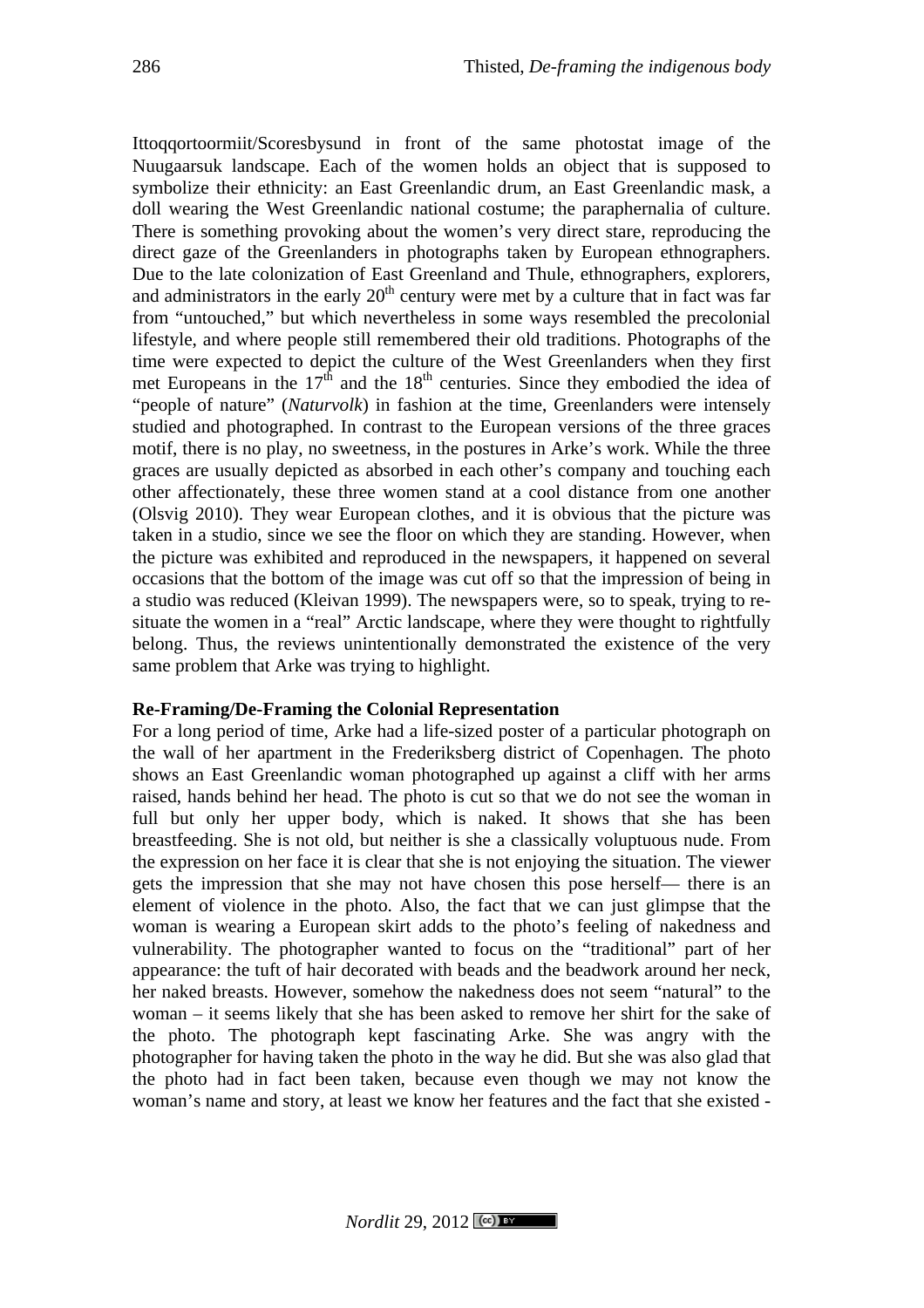and she does communicate very powerfully with the viewer, in spite of the awkward position/situation.

The photo was taken by the medical doctor Thomas Neergaard Krabbe (1861- 1936), who in the beginning of the  $20<sup>th</sup>$  century travelled to many parts of Greenland and took a lot of photos, later published in his 1929 book *Grønland. Dets Natur, Beboere og Historie* (English translation in 1930: *Greenland. Its Nature, Inhabitants and History*). The photos are "ethnographic" images in the sense that they represent the alien, non-European natives, photographed by a European with the intention of documenting the existence and characteristics of the people in question. The text accompanying the photo in Arke's apartment reads:

Yngre Kvinde med blottet Overkrop ved Kolonien Angmagssalik. Man bemærke hendes mægtige med Broderier og Perler (Fiskehvirvler) rigt besatte Haartop og Halsbaand. – Fot. 5. Sept. 1906. (Young Woman at the colony of Angmagssalik. The upper part of her body is nude. Note the necklet and huge top-knot, abundantly decorated with embroideries and beads (fish vertebrae). Phot. 5. Sept. 1906).

Usually, the photographer is invisible as opposed to the Greenlanders, who are most literally exposed to view. However, there is a photo taken in East Greenland, in which Krabbe actually photographed himself. We see him posing with binoculars, scanning the fjord where the kayaks pass by. He is fully dressed in a black suit with a bowler hat, necktie and all, and the photo stands out as a completely different representation from the photos he took of the Greenlanders. The two photographs represent the classical opposition between the white man who sees and documents and the natives who are seen and documented (Thisted 2005).

Arke came to terms with the photo of the naked East Greenlandic woman by reframing it into her own composition. In her work *Krabbe/Jensen* (1997), she combined the photo of the woman with another of Krabbe's photographs, this time a photo of a man, shot at the same spot. The photo is cut in the same way, showing the man with his torso naked except for a thin leather harness for carrying amulets. Both of the subjects stand frozen in their poses, but especially after being combined with the photo of the man, it becomes clear that not even the woman is yielding unconditionally; there is a directness in these persons' eyes that makes an enduring impression on and challenges the viewer. The photos are disturbing because of the tension between the individuality and will power of the subjects and the way they are photographed, aimed at an impersonal registration of "types" and physiognomies – a little like butterflies pierced on a pin. The photos seek to document the people and call attention to their existence, but because of the way the photos have been taken, they tend to reduce the individual human beings into bodies and the bodies into ethnographic objects.

The artist reinforces this effect by adding a third picture in the middle, a photo taken by Danish telegraphist Sven Lund Jensen in Scoresbysund/Ittoqqortoormiit in 1947. This is a more amateurish shot, with the character of a snapshot, even though it is evident that the young woman in the picture is posing for the photographer. This picture has a far more "private" character; the photographer has wanted to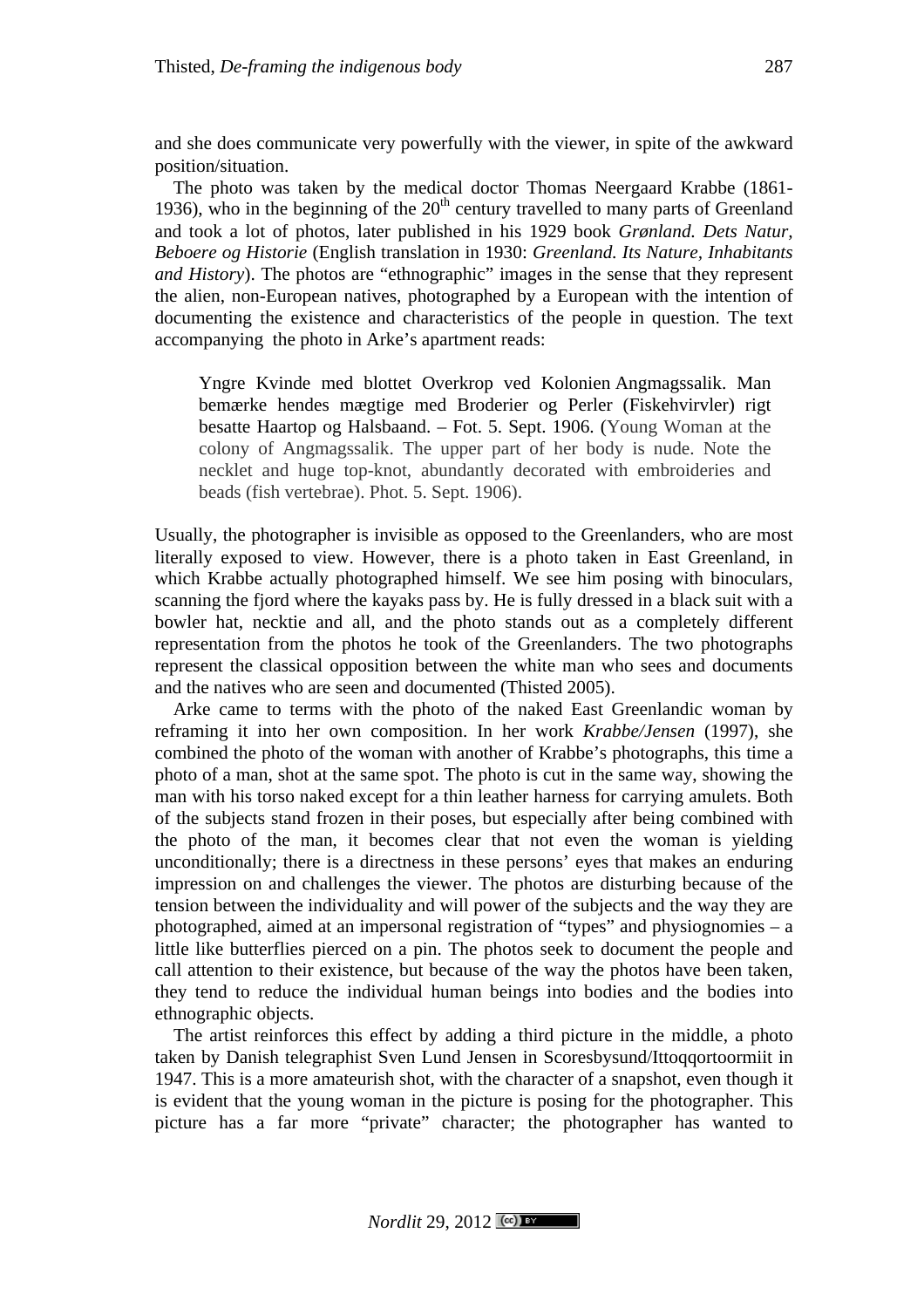photograph this particular young woman (the artist's mother), and the emotional distance that characterizes the two other photographs is therefore here replaced by attention and communication. The woman is smiling accommodatingly and is coquettishly – perhaps a little shyly – tilting her toes in her kamiks. We do not doubt that this picture was taken by a man – probably a man in love. With the contrast between this photo and the two others, the artist raises questions about the kind of cultural encounter represented. Because the photographer is so clearly present in the middle picture, even though we cannot see him, we also glimpse a sense of the photographer in the two other pictures. In this way he loses authority as an objective recorder. We automatically start asking questions: Who was he? With what right did he arrange his "objects" in



*Krabbe/Jensen* 1997. Photographic collage.

this way? What were these persons thinking while they were being photographed? Why did they participate? What form of communication was there before and after the pictures were taken?

By bringing two types of photography into confrontation and dialogue with one another in this manner, Arke opens the way for a postcolonial interpretation of the well-known old photographs, which have been reproduced time and again without anyone questioning the form of representation and dominance they express. The images are no longer neutral representations of a certain "culture," but rather, the outcome of a strongly asymmetrical meeting of cultures, in which one side took control of the other and assumed the right to define its members. By reframing the old photographs in this way, the artist thereby in fact manages to de-frame the bodies captured within them.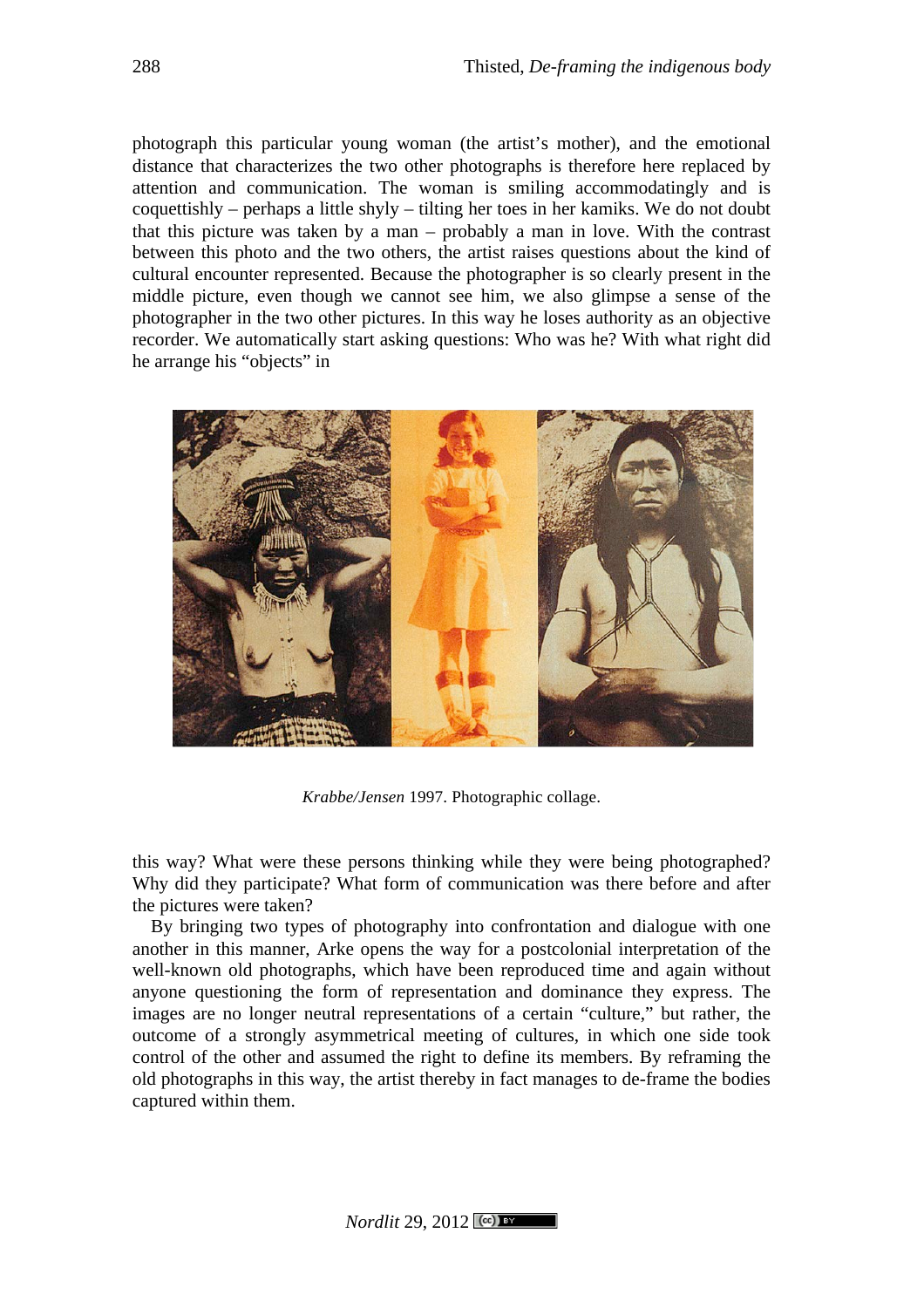### *Arctic Hysteria*

It was the discussions of identity and representation that brought Arke to the concept of "Arctic Hysteria," which she explored in a series of works around 1995-1999.

*Perlerorpoq* was a term by which the Inuit named a certain kind of insanity – however, in the European books it became an Arctic decease – not *any* mental illness but the special illness of hysteria which in Europe was associated with women. It is obvious how this way of describing illness worked as a way of marking a boundary between the civilized, controlled European man and the effeminate, irrational, uncontrolled natives. Arke is especially taken by the constant emphasis on nakedness – that the victim of this disease becomes insensitive to the cold and runs around naked and barefoot in the snow.

In a rather ironic and humorous photo montage titled *Arctic hysteria* (sometimes also referred to as *Arctic Hysteria IV*) from 1997, Arke opposes the very dressed up Polar explorers with their private snap shots of more or less naked Inuit women. These were the kind of photos they took for their private collections, giving them titles like: "The Mistress of the Tupik" (tupeq = tent), **"**An Arctic Bronze,**"** and "Flash-Light Study," associating the women with classical sculptures and paintings of "exotic" women. These men obviously had painters like Gauguin and his images of the tropics in mind. So what kind of "Arctic hysteria" are we talking about here? The women who undress – or the European male fantasies they represent? Who are actually stripped in this collage? As Iben Mondrup has pointed out, the naked women make visible the lustful erections hidden under all those furs (Mondrup 2010). And yet again – it is done with humor and with a twist. Far from simply condemning this type of sexual relation, Arke is curious about it, and avoids the moral outrage that we so often find in postcolonial studies.

Curiosity also characterizes the video *Arctic Hysteria* with which I opened this essay. How does it feel to take upon oneself this subject position of the cultural and sexual "Other"? This is what Arke sets out to do in her courageous video, in which she is literally putting herself and her own body on stage and at stake. Western representations of the "Oriental" or "exotic" Other have been criticized by both Western and non-Western critics. What Arke does, however, reaches far beyond these intellectual considerations, which often reproduce the dichotomy rather than deconstruct it, i.e. James Clifford's critique of Edward Said's *Orientalism*: "Indeed his [Said's] critical manner sometimes appears to mimic the essentializing discourse it attacks." (Clifford 1988:262). Rey Chow makes a similar point, while also drawing attention to the gender aspect. In an essay titled "Where Have All the Natives Gone" from 1994, Chow talks about how the natives are constantly exploited – even by those non-Western intellectuals who set out to do the opposite. First, there were the imperialist forces of domination. Second, there was the cultural domination in the form of subjection in which "we" give "them" a voice, whereby the "natives" end up as fix points of authenticity for the scholars' critical discourse. In other words: first, the Western representation constructed the savage, then the *noble* savage. But then, ironically, the "native" is exploited a third time by the anti-imperialist "native" critic himself. Chow's example is Malek Alloula's book *The Colonial Harem* from 1986, originally published in French in 1980. Alloula's material is the postcards with a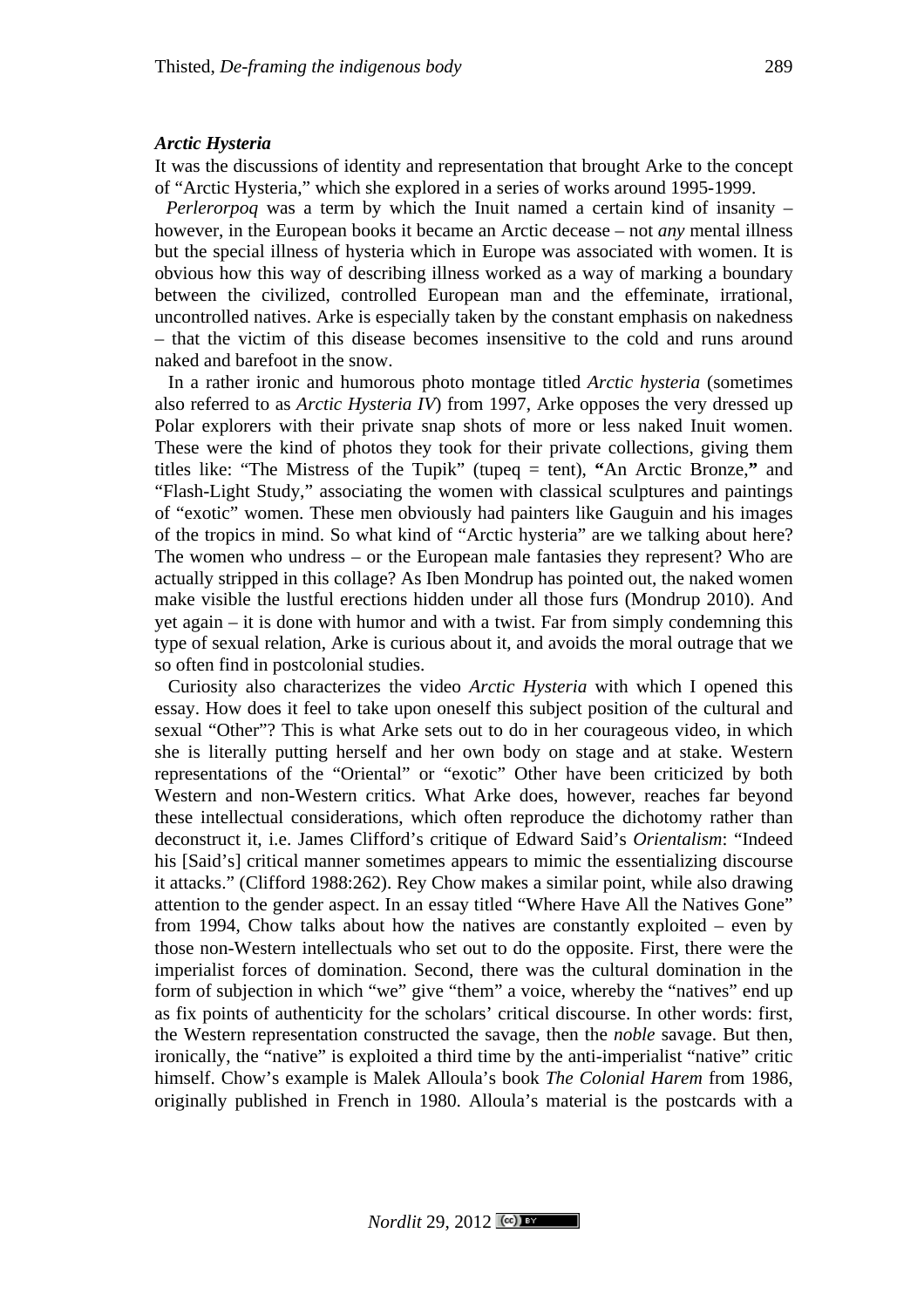pornographic overtone, which French soldiers sent home from Algeria between 1900 and1930. In the sales material the publishers quote a review from *Village Voice*:

Imprisoned by the photographer's eye these women reclaim their historicity through the pages of this powerful book. *The Colonial Harem* deserves a central place in the growing literature of decolonization. (http://www.upress.umn.edu/book-division/books/the-colonial-harem)

Chow is not so impressed. If Alloula is really so offended by these images, then why re-circulate them? Alloula's entire message could have been delivered verbally. The critic takes upon himself the fate of the exposed women, claiming that at some point *he*, as a colonized male, must have been equally exploited. However, what emerges is not an identification between the critic and the images of these women, but an identification between the critic and the gaze of the colonialist photographer *over the images of the women*, who remain frozen in their poses. Alloula wants to answer the white man back – but in this process the women are made a transparent medium, a homoerotic link between the white man and the brown man in a classical Fanonian constellation of repulsion and attraction between the colonizer and the colonized.

In her article, Chow asks how we represent the native without exploiting the native:

How would we write this space [of the native] in such a way as to refuse the facile turn of sanctifying the defiled image with pieties and thus enriching ourselves precisely with what can be called the surplus value of the oppressed, a surplus value that results from exchanging the defiled image for something more noble? (Chow 1994:124)

By refusing to stay in her frame and incarnate the passive victim on display, Arke gives at least one possible, powerful answer to that question. In the above-mentioned essay *Ethno-Aesthetics*, Arke, identifying with "the mongrel," situated herself as "neither the ethnographic object, nor the ethnographic subject" (Arke 20101 [1995]:28). From this position, the artist is able to break free from the frozen posture and enter the scene on her own terms. In the video, the artist tries to *be* in the landscape, to touch it, to feel it, and to smell it, but there is absolutely no response. The only way of interacting with the icon is by tearing it apart. This became the most radical use Arke made of the Nuugaarsuk pinhole camera photo.

Frederic Jameson stated that "the visual is essentially pornographic." The act of staring therefore is basically an act of violence. Films "ask us to stare at the world as though it were a naked body" (Jameson 1990, quoted in Chow 1994:123). In Arke's video, we *are* staring at the naked body – and yet there is absolutely nothing pornographic about it. By being totally naked, and yet totally unflirtatious, uninviting, unimpressed, the artist turns the violent gaze back on the viewer. All the time she is obviously very well aware that we are there, watching, but unlike the porn movie *she* is manipulating *us*, the spectators, not the other way around. When the native refuses to cooperate, the image dissolves before the viewers' very eyes, and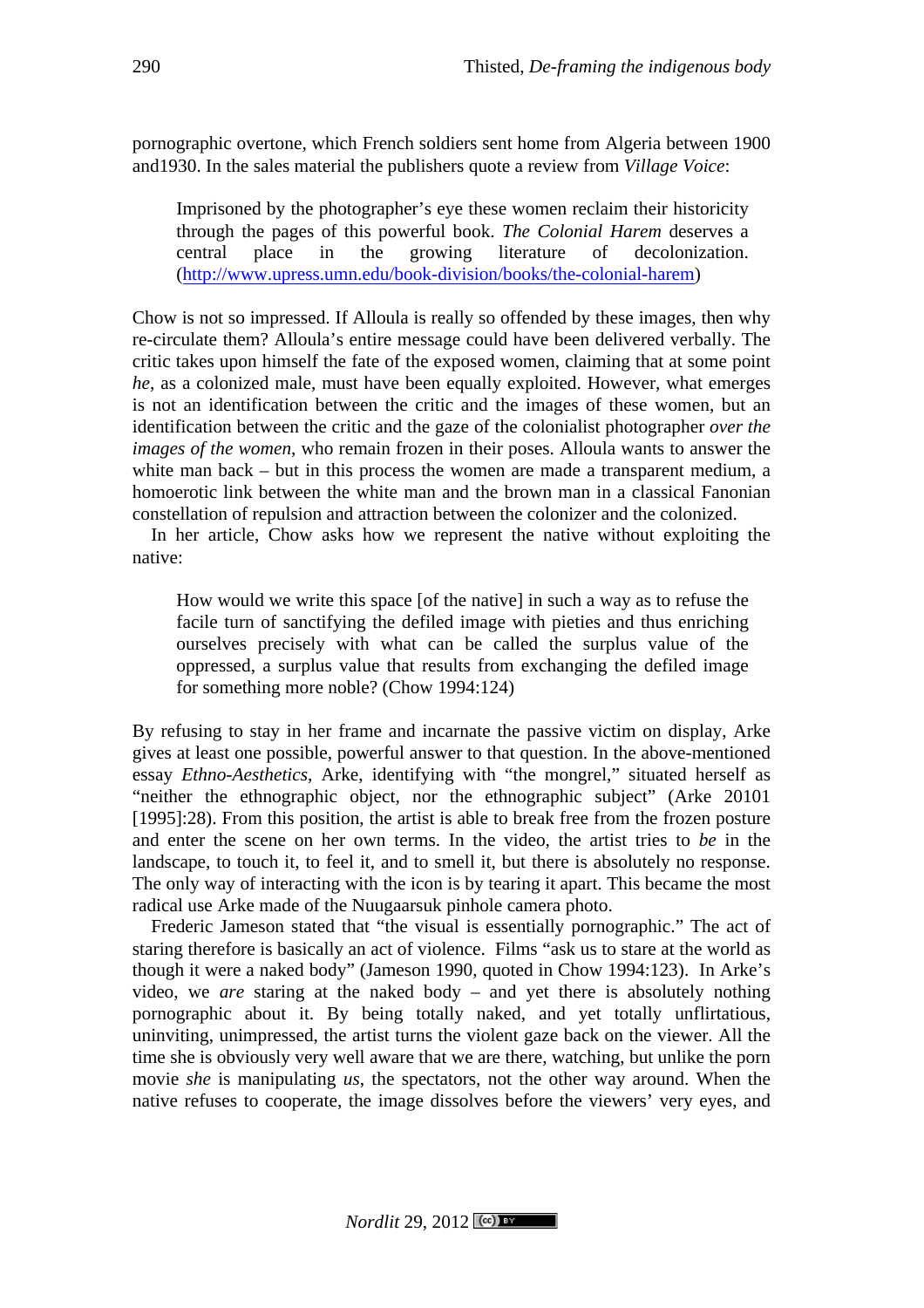the stage is left empty—and open. Open for new images and interpretations, the old dichotomies finally – and effectively – deconstructed.

### **Family Albums**

Even though the relation between Greenland and Denmark and between Greenlanders and Danes has undoubtedly been asymmetrical as far as power is concerned, Arke insisted on perceiving the history of Greenland and Denmark as a *shared* history – as opposed to some sort of "interconnected" histories. To Arke, it was important to stress the fact that the colonial process had resulted in family relations and family ties—not the family ties that officials talk about at celebrations, but the very concrete results of the Danes' presence in Greenland which in many cases are acknowledged, in many cases not. Like the siblings that started to emerge when Arke began digging in her own family history. The Danish presence in Greenland is usually discussed in very abstract terms: power and economy, ideas and ideology, maps and resources. Arke wanted to call attention to the concrete: the flesh and blood of human beings that exist as a result of the encounter. Hence her use of her own naked body in some of her works in which the spectator is confronted with a nakedness that suddenly becomes uncanny, as opposed to the nakedness of the "primitives" in the ethnographic photos, because this body is far too familiar and yet put in the primitive's place. As she stated in her book about the settlement Scoresbysund/Ittoqqortoormiit, where she was born: "Jeg gør kolonihistorien til en del af *min* historie på den eneste måde, jeg kender til, nemlig ved at tage den personlig." (Arke 2003:11) "I make the history of colonialism part of *my* history in the only way I know, namely by taking it personally" (Arke 2010:13).

Rightly the book *Scoresbysundhistorier* from 2003 (Stories from Scoresbysound, 2010) has been called "Pia Arke's major work" or even "crowning work" (Kuratorisk Aktion and Mirjam Joensen 2010:39). It is also the one among Arke's works that has already undergone the most thorough analysis (eg. Jonsson 2001, Sandbye 2010). Scoresbysund/Ittoqqortoormiit is a settlement constructed by the Danish colonial administration. The name means "Those who live at the place with big houses". Officially, it was established due to overpopulation of the existing colony Ammassalik/Tasiilaq further south. In reality, the settlement had everything to do with the dispute with Norway over the right to North East Greenland. The conflict was ended by the decision of the International Court of Justice in The Hague in 1933, which gave Denmark sovereignty over all of Greenland. While the official history of Ittoqqortoormiit was a success story of wealth and prosperity, the statistics and many documents told quite another story of famine, disease, and poverty. Also, Arke secured a rich trove of old photos, letters, and diaries from the basements and attics of relatives of the Danes, who had been in Ittoqqortoormiit at the time, which supported this unacknowledged history. With this material in her suitcase, she set out to tell the untold history – or rather histories – of the place.

One should have expected that people would remember and tell. But they did not. Probably not because they did not actually remember – even though some suddenly claimed to have lost their memory or suddenly and momentarily forgot their knowledge of Danish when Arke wanted to communicate with them. A conspiracy of silence seems to envelop the place - as if Danes and Greenlanders have agreed upon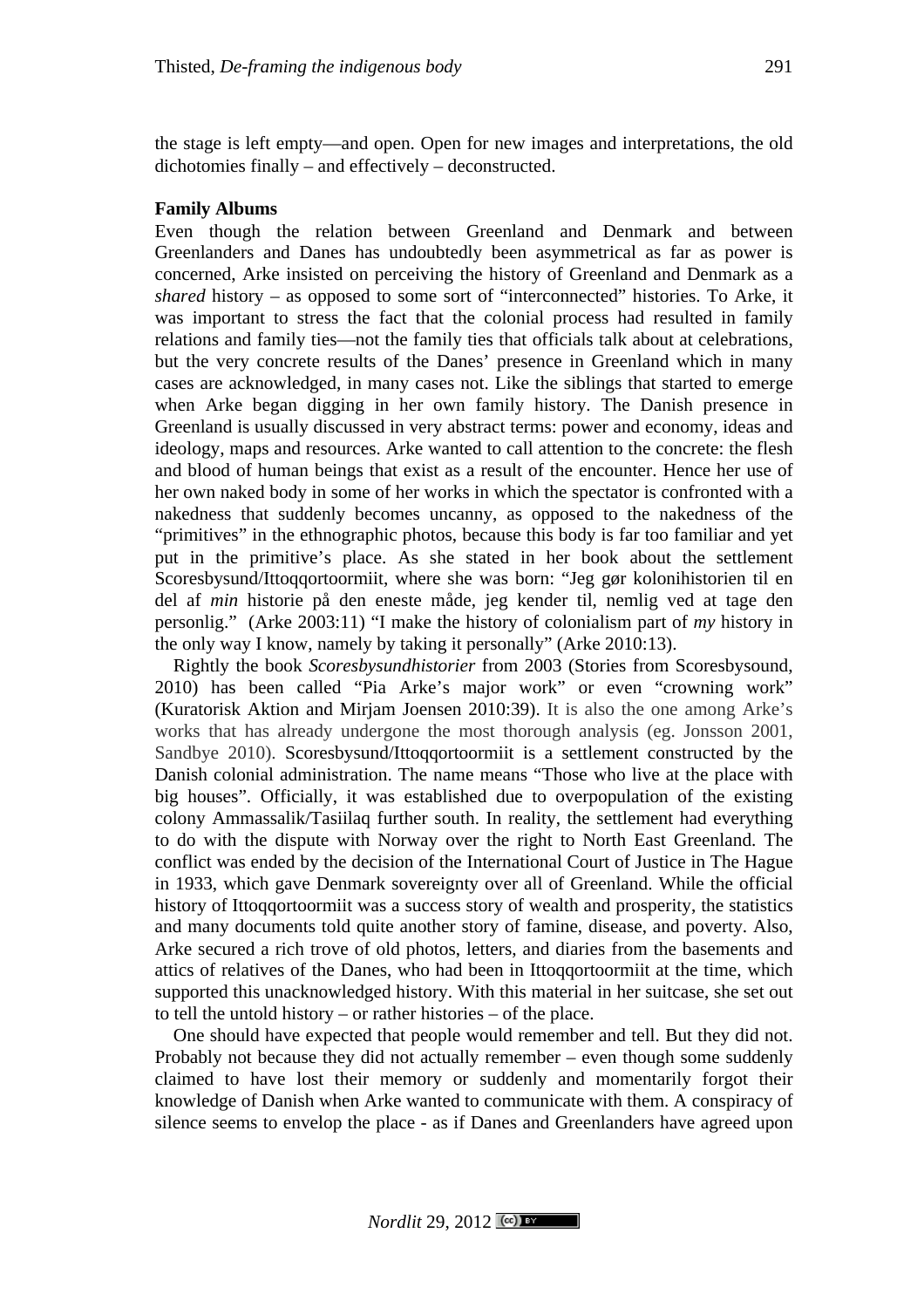letting these histories rest. When confronted with a photo like the one of "the forgotten" (Arke 2003:94), a miserably crying, ragged and filthy boy, all parties want to explain the picture away, Greenlanders just as eagerly as Danes. Could the boy have trained to be a shaman? Could he just have had a bad day? Or maybe his parents were lazy and incompetent? Finally, Arke's mother breaks the silence:

Det er da klart, hans forældre var meget fattige, det var meget normalt. Hans far var syg af tuberkulose, han døde også tidligt. (Arke 2003:96). Obviously his parents were very poor – that was very normal. His father had tuberculosis and he also died early (Arke 2010:98).

Her mother is, however, irritated and annoyed when she gives this answer, probably because her daughter in this way forces her to speak the obvious and yet unspeakable. The colonial history is embedded in shame. It may be that the Danes involved with it respond with other versions of denial than the Greenlanders, but denial is the common ground. It is therefore not only the Greenlanders' names that have been forgotten, also the names of the ordinary Danes, those who were not the main protagonists of history, and who ended up in the basements of oblivion. As Arke experienced when she took all the old photos to the old peoples' home in Ittoqqortoormiit and tried to have the persons identified, some could not be identified. These were typically Danes and children who were not standing next to their mother. About them it was said: "Der var så mange, og de lignede alle sammen hinanden." (Arke 2003:21). "There were so many of them, and they all looked alike" (Arke 2010:21).

Even though it is very convincingly demonstrated how Danes and Greenlanders were by no means living under equal or even comparable conditions no matter how much they were befriended and became family, Arke's project tries to recall their histories on equal terms. There is something revealing and relaxing about this method of approaching Danes and Greenlanders side by side. They may not have been one another's equals in their own time, but they are made equals from the perspective of the artist who places their photos in the exactly same position with the recalled names of the persons written in her handwriting across the photos. This is another, very effective, way of rewriting history and reframing the Greenlanders. In Arke's description, the Greenlanders enter history as individuals whose destinies at some point of history have been closely tied to the place where they were living, but without the aura of a supposed mystical relationship between them and the landscape. The artist is therefore also very skeptical towards the genealogical table of Bella, sent to her by Bella's adoptive parents in Provence. Bella is the grandchild of one of Arke's maternal aunts, and the genealogical table is one of many Arke received after the rumor spread that she was investigating the family relationships of Scoresbysund. This particular table draws her attention, because it is so beautiful. It is as Arke writes, a piece of art, a linograph executed by a Scottish artist in 1978, on the initiative of Bella's adoptive parents. The genealogy is printed on a background of an Arctic landscape with fjords and mountains, and the whole is framed by a frieze with bears, seals, and birds, resembling the East Greenlandic style known from utensils on which similar figures are used as ornaments carved in ivory. However,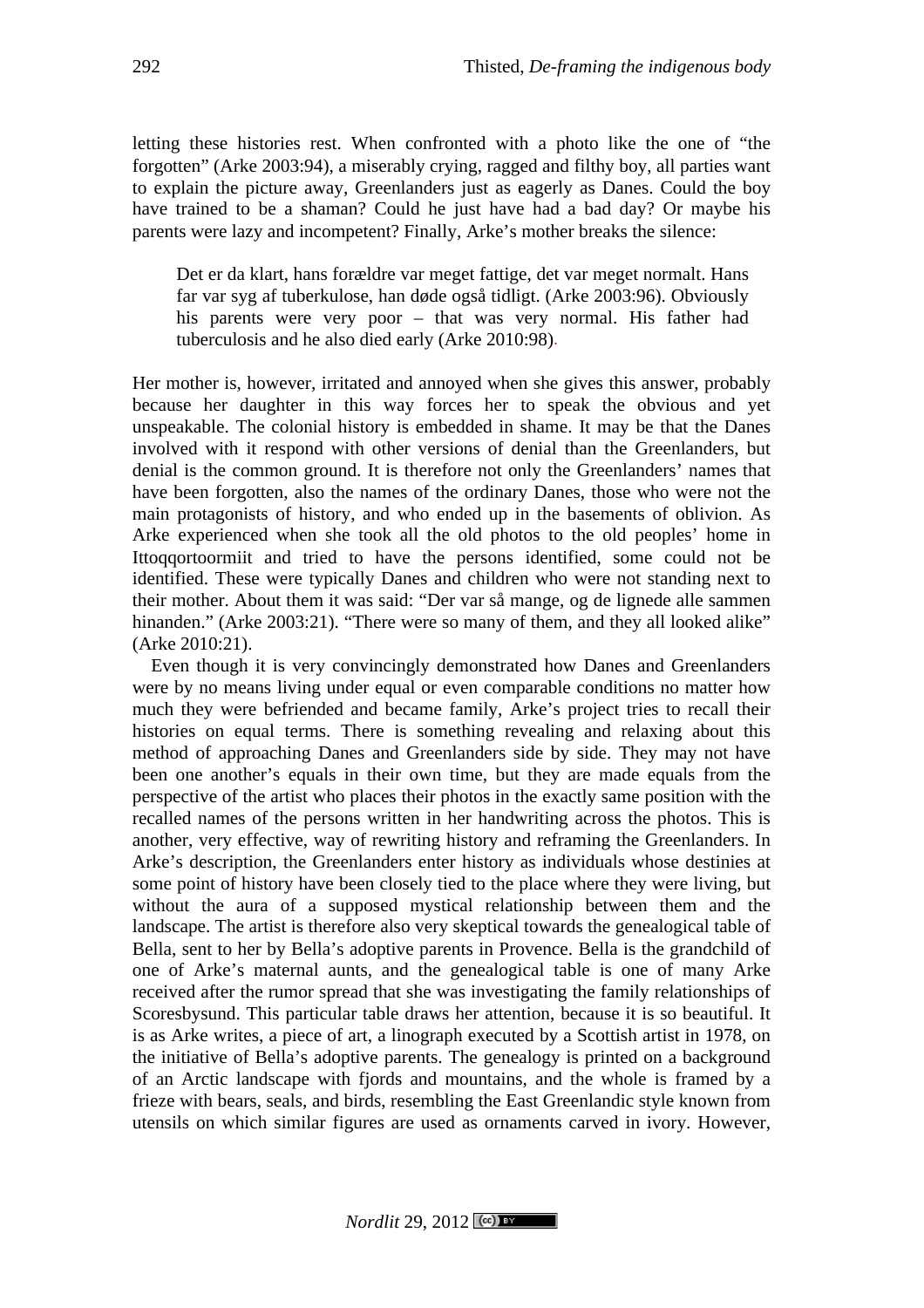there is something wrong with the whole thing, Arke claims, because the icons for men and women are the same whether they denote persons living around 1800 or around 1970. All the women wear kamiks and have big topknots; all the men wear polar bear trousers and seal skin anoraks. But the woman in whose honor the whole genealogy has been made lives in Copenhagen and works at the hot dog stand right across from the train station in Hellerup, one of the very well-to-do areas north of Copenhagen!

## **Conclusion**

Obviously Arke's art speaks from the perspective of the culturally mixed, displaced/migrated Greenlanders. In Greenlandic literature she has a parallel in Ole Korneliussen (born 1947), who from his home in Copenhagen likewise has tried to negotiate the essentialist view of Greenlandic identity as expressed both in European representations and in Greenlanders' own discourse aimed at nation-building. Actually, Korneliussen (ironically) reminds his fellow Greenlanders, that what characterized the Inuit was their willingness to take a risk and to set out to see and experience something new. Therefore, it is also today the migrants—the Inuit spread around the globe—who are the true heirs of their forefathers who set out from Alaska and travelled all the way across the Arctic until they reached a – temporary – limit at the Cape Farewell (Korneliussen 1999, 2000, Thisted 2007a, 2010a). When the people of Scoresbysund first signed up for the expedition and resettlement, it was in the same spirit. As the old father in one of Arke's stories tells his sons when they blame him for the decision:

sket er sket og vi maa tage hvad der kommer" (Arke 2003: 42 quoted from the Minister's report to the Church Ministery, August 1926). What has happened, has happened, and we must take what comes (Arke 2010:44).

The people of Scoresbysund/Ittoqqortoormiit are far from seeing themselves as victims, and rejecting that role seems to be part of their reluctance to speak about the past.

It took a while before the Greenlandic audience took Korneliussen to their hearts. However, just as Korneliussen is one of the most renowned writers in Greenland today, the young generations have no difficulties identifying with the art of Arke. Many feel themselves to be in a similar in-between position, even though both their parents are Greenlanders and their language may be Greenlandic. However, their culture is urban, and they have little or no contact with the old hunting culture. Such young Greenlanders are cosmopolitans. They are globally oriented, many of them travel, if not in real space then at least in cyberspace, and they are not reluctant to settle elsewhere, at least for a while.

To return to the video *Arctic Hysteria* once more, the artist's tearing apart of the iconic landscape leaves no mystery. The message seems to be that there is nothing there, neither "behind the veil" nor in the culture's "inner core". No secrets, no special, privileged relationship between the artist and the Arctic landscape. This kind of statement is very much in line with Frantz Fanon, who tried to make his contemporaries understand that if the black man would not subscribe to the idea of a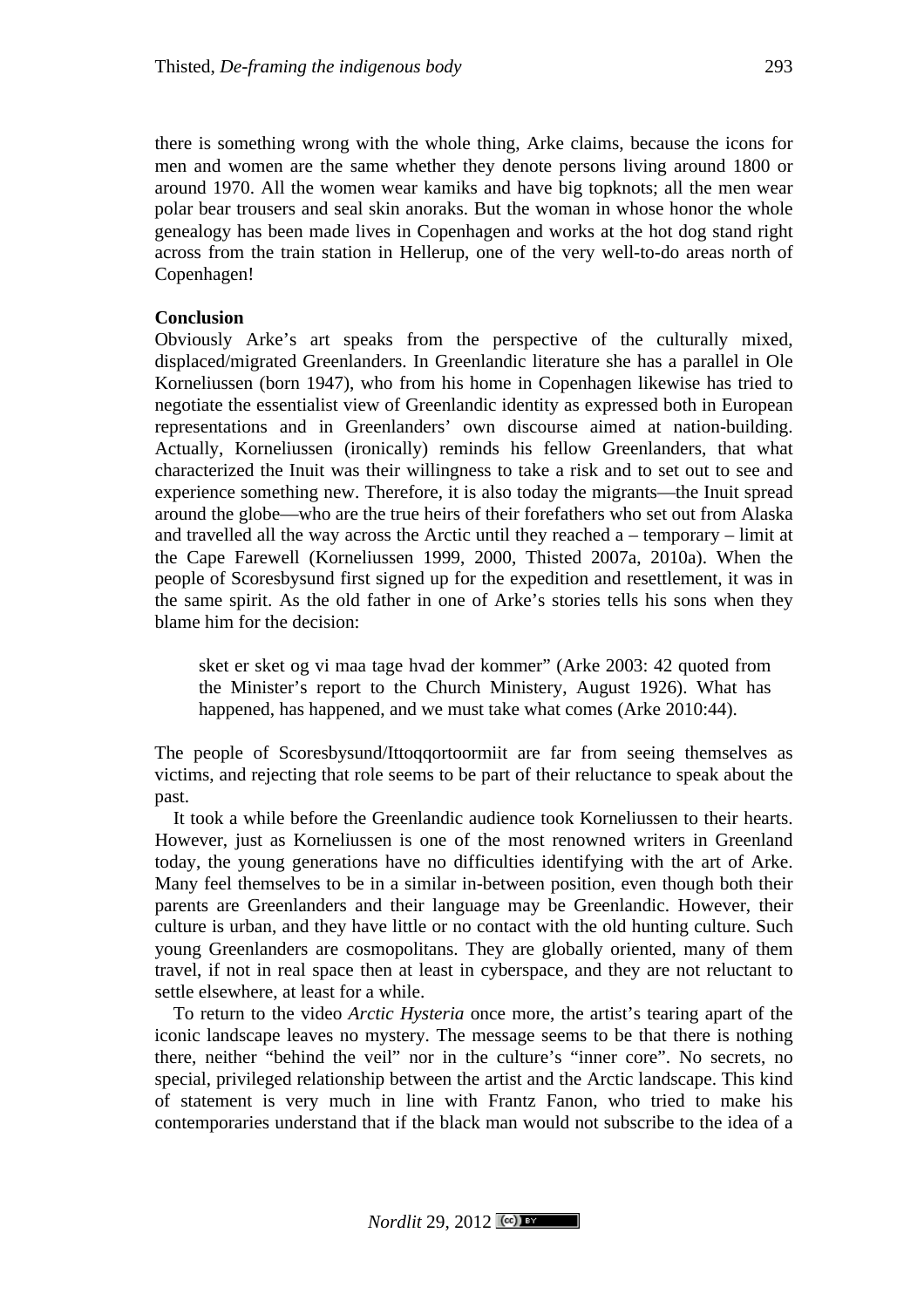privileged whiteness, then neither could he claim any privileged blackness (Fanon 1971 [1952], Larsen and Thisted 2011). However, this is clearly a provocative thought within the discourse of indigenous peoples, where the relationship between nature, people, and culture is still considered essential, even when life has become modern and urban, and nature is no longer a necessity for daily survival any more than it is for anyone else on the planet.

In a famous essay, "A Global Sense of Place", geographer Doreen Massey called for academics to begin to look at space in a new way (Massey 1997). She further developed her ideas in the book *For Space* from 2005. Instead of trying to cram the diversity of life into narratives of homogeneity: one place, one history, one identity, space should be seen, according to Massey, as something always under construction, constituted through interactions and characterized by "the contemporaneous existence of a plurality of trajectories; a simultaneity of stories-so-far" (Massey 2005:12). With her provocative photos, books, and performances Pia Arke was using aesthetics for the exact same purpose: to call attention to the multiplicity of diverging and even conflicting identities and histories that has formed the Greenland (and the Denmark) we know today, and to open up our ideas of these places in order to include the multiplicity both in the present and in the future. Similarly, she was asking what it actually means to be "indigenous," and if this is a discursive framework the modern Greenlander should want (or can claim) to remain enclosed within. In a time when Greenland has gained self-government and the initiative to industrialize and exploit the country's subterranean resources is taken not by foreign powers but by the Greenlanders themselves, her discussion of these central questions is as relevant as ever.

#### **References:**

- Arke, Pia, 2003: *Scoresbysundhistorier. Fotografier, kolonisering og kortlægning. Med kartografiske afsnit af Stefan Jonsson.* København: Borgen.
- 2010 [1995]: *Ethno-Aesthetics/Etnoæstetik.* Copenhagen: Ark, Pia Arke Selskabet & Kuratorisk Aktion.
- *– Stories from Scoresbysund: Photograps, Colonization and Mapping.* Pia Arke Selskabet, Kuratorisk Aktion.

Alloula, Malek, 1986 [1980]: *The Colonial Harem.* Translated from French by Myrna Godzich and Wlad Godzich. Minneapolis: University of Minnesota Press.

Bhabha, Homi, 1994: *The Location of Culture.* New York: Routledge.

- Clifford, James, 1988: "On Orientalism". In: Clifford, James: *The Predicament of Culture.* Cambridge, Massachusetts: Harvard University Press, pp. 255-276.
- Chow, Rey, ed., 1996 [1994]: "Where have all the natives Gone?" In: Mongia, Padmini, 1996: *Contemporary Postcolonial Theory.* London and new York: Arnold, pp. 122-146. First printed in: Bammer, Angelika, ed.: *Displacements. Cultural Identities in Question.* Indiana University press 1994, pp. 125-51.

Fanon, Frantz, 1971 [1952]: *Peau noir, Masque blancs.* Paris: Éditions du Seuil.

Fienup-Riordan, Ann, 1990: *Freeze Frame – Alaska Eskimos in the movies.* Seattle and London: University of Washington Press.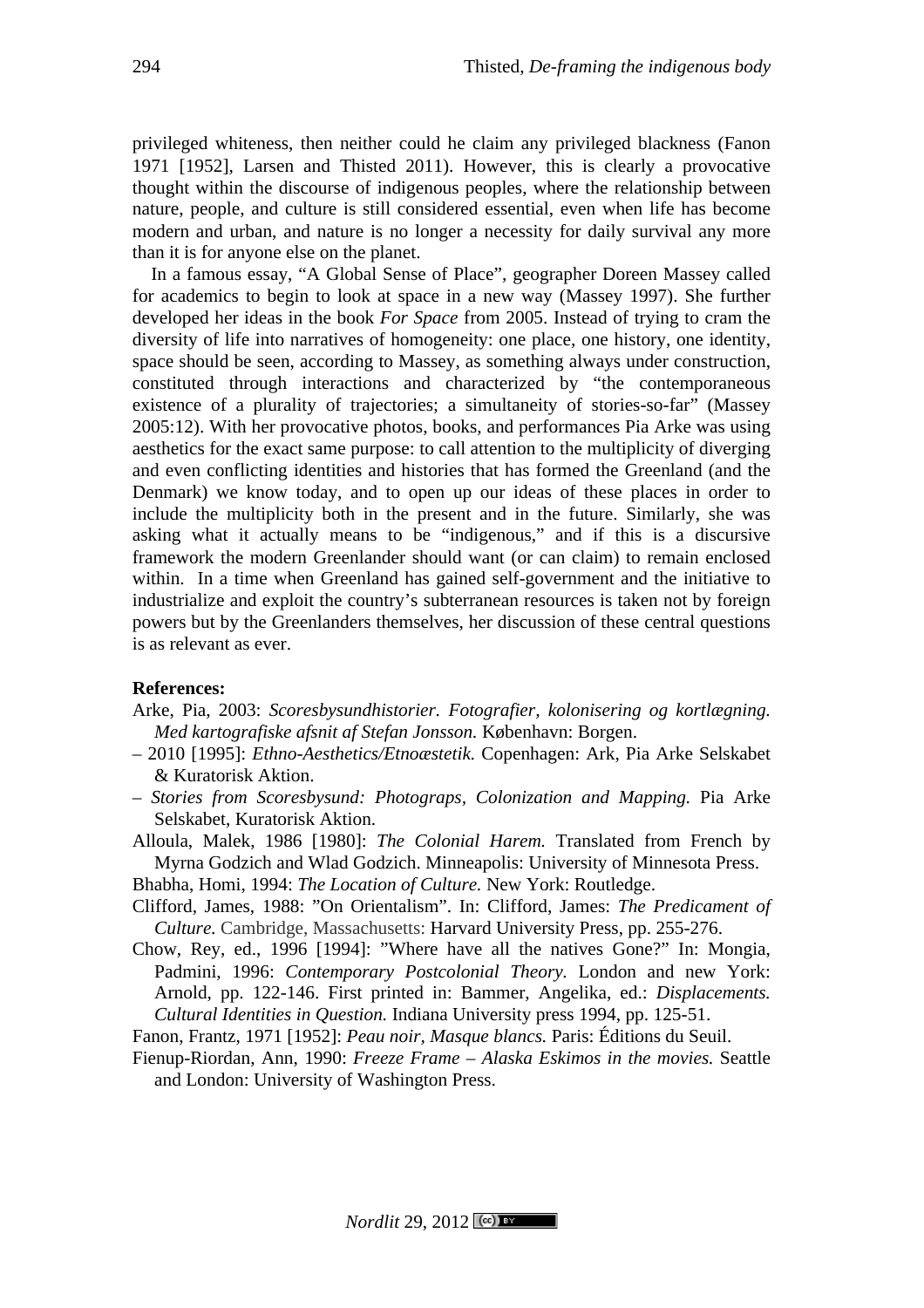- Gad, Ulrik P., 2009: Post-colonial identity in Greenland? When the empire dichotomizes back − bring politics back in. *Journal of Language & Politics*, vol. 8, nr. 1, pp.. 136-158.
- Gant, Erik, 1996: "The 'Arke-typical'". *Katalog,* kvartalstidsskrift for fotografi, 8. årg. nr. 3. Online: http://ibenmondrup.dk/?p=746.
- 1998a. Omskrivninger af folks oprindelighed. Arbejdspapirer nr. 66, Center for Kulturforskning, Århus.
- 1998b. *Kunsten at være Eskimo*, Arbejdspapirer nr. 66, Center for Kulturforskning,! Århus.
- 2005. *Eskimotid.* Ph.D. dissertation, Institut for Æstetiske Fag, Aarhus Universitet.
- 2009. "Om det gådefulde og diabolske i dansk grønlandspolitik." I: Ingamai larsen og Kirsten Thisted (red.): *Et postkolonialt Danmark. TijdSchrift voor Skandinavistiek* 30/2. Amsterdam, pp. 195-224.
- Hauge, Hans, 1994: "Det grønlandske spøgelse. Peter Høegs Smilla." In: Thisted, kirsten and Morten Gaustad (eds.): *Postkolonialisme. Spring, Tidsskrift for moderne dansk litteratur* Nr. 2, pp. 237-255.

Høeg, Peter. 1992. *Frøken Smillas Fornemmelse for Sne.* København: Rosinante.

Jameson, Fredric, 1990: *Signatures of the Visible.* New Yourk: Routledge.

- Jonsson, Stefan, 2001: *De stora husen i Ittoqqortoormiit. Världens centrum - En essä om globalisering."* Stockholm: Norstedts.
- Jørgensen, Mette, 1997: "Islands: Literally and in Literature". *Kunapipi*, No. 2, 1997, pp. 92-106.
- Kaalund, Bodil, 1979: *Grønlands kunst: Skulptur, brugskunst, maleri.* København: Politikens Forlag.
- 1983: *The Art of Greenland: Sculpture, Crafts, Painting.* Berkely: University of California Press.
- Kleivan, Inge,1999: "Hulkamerafotografier fra Grønland". *Tidsskriftet Grønland*  1999:7, pp. 247-269.
- Korneliussen, Ole,1999: *Tarrarsuummi tarraq.* Nuuk: Atuakkiorfik.
- 2000: *Saltstøtten.* Nuuk: Lindhardt & Ringhof/Atuakkiorfik.
- Krabbe, Th. N.,1929: *Grønland. Dets natur, Beboere og Historie.* København, Levin & Munksgaard.
- –1930: Greenland. Its Nature, Inhabitants, and History. Translated from the Danish by Annie I. Fausbøl. Copenhagen: Levin & Munksgaard; London: Humphrey Milford Oxford University Press.
- Kuratorisk Aktion(Frederikke Hansen & Tone Olaf Nielsen), and Mirjam Joensen (eds)., 2010: *Tupilakosaurus. Pia Arkes opgør med kunst, etnicitet og kolonihistorie, 1981-2006 / Pia Arkep eqqumiitsuliorneq, inuiaassuseq nunasiaateqarnerullu oqaluttuassartaanik apeqqusersuinera, 1981-2006 / Pia Arke's Issue with Art, Ethnicity, and Colonialism.* Copenhagen: Pia Arke Selskabet & Kuratorisk Aktion.
- Langgård, Karen, 2011: "Greenlandic Literature from Colonial Times to Selfgovernment." In: Karen Langgård and Kirsten Thisted (eds.): *From Oral Tradition to Rap. Literatures of the Polar North.* Nuuk: Ilisimatusarfik/Atuagkat, pp. 121-190.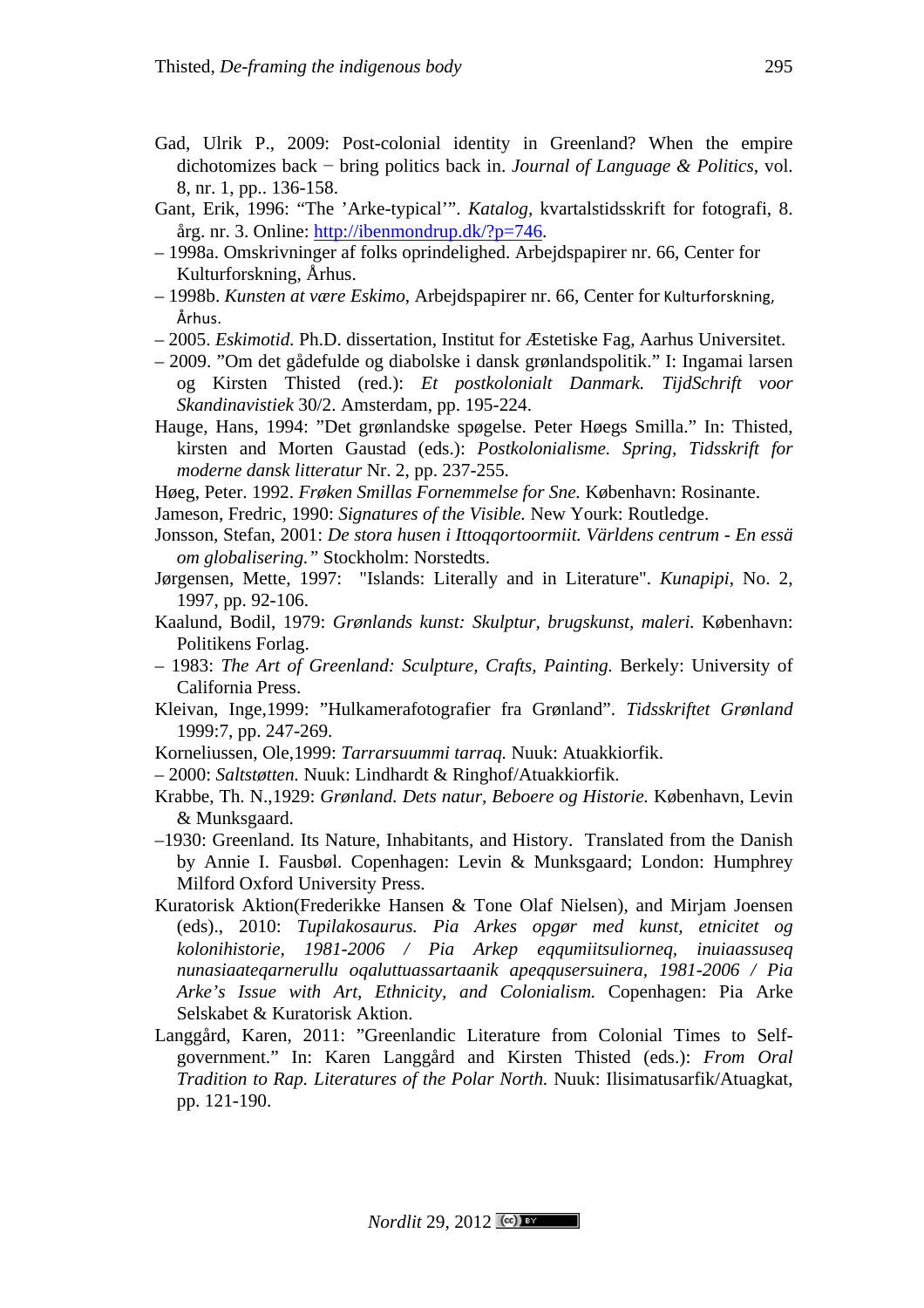- Larsen, Ingemai & Thisted, Kirsten, 2011: " Bag masken: Om falske sorte og hvide bevidstheder ifølge Frantz Fanon og postkolonialismen." *Kritik*. 199, pp. 15-22.
- Massey, Doreen, 1997: "A Global Sense of Place". In Barnes, T. and Gregory D. (eds.): *Reading Human Geography.* London: Arnold pp. 315-323.
- 2005: *For Space.* London, Thousand Oaks, New Delhi: sage Publications.
- Mondrup, Iben, 2010: "*Arctic Hysteria 1997*". In: Kuratorisk Aktion, ed.: *Tupilakosaurus. Pia Arkes opgør med kunst, etnicitet og kolonihistorie, 1981- 2006 / Pia Arkep eqqumiitsuliorneq, inuiaassuseq nunasiaateqarnerullu oqaluttuassartaanik apeqqusersuinera, 1981-2006 / Pia Arke's Issue with Art, Ethnicity, and Colonialism.* Copenhagen: Pia Arke Selskabet & Kuratorisk Aktion.
- Olsvig, Sara, 2010: "The Three Graces." In: Kuratorisk Aktion, ed.: *Tupilakosaurus. Pia Arkes opgør med kunst, etnicitet og kolonihistorie, 1981-2006 / Pia Arkep eqqumiitsuliorneq, inuiaassuseq nunasiaateqarnerullu oqaluttuassartaanik apeqqusersuinera, 1981-2006 / Pia Arke's Issue with Art, Ethnicity, and Colonialism.* Copenhagen: Pia Arke Selskabet & Kuratorisk Aktion.
- Pálsson, Gisli, 2002: "Arcticality: Gender, Race, and Geography in the Writings of Vilhjalmur Stefansson." In: In: *Narrating the Actic. A Cultural History of the Nordic Scientific Practices*. Eds.: Michael Bravo and Sverker Sörlin. USA: Science History Publications, pp. 275-310.
- Robertson, Roland, 1995: "Glocalization: Time-Space and Homogeneity-Heterogeneity." In: Featherstone, Mike, Scott, Lash, and Roland Robertson (eds.): *Global Modernities.* London: Sage Publications, pp. 25-44.
- Said, Edward, 1978: *Orientalism. Western Conceptions of the Orient.* London, New York, Victoria, Tronto, Auckland: Penguin Books.
- Sandbye, Mette, 2010: "Making Pictures Talk: The Re-Opening of a 'Dead City' through Vernacular Photography as a Catalyst for the Performance of Memories." In: Britta Timm Knudsen and Anne Marit Wach: *Re-Investing Authenticity. Tourism, Place and Emotions.* Bristol, Buffalo, Toronto: Channel View Publications.
- Thisted, Kirsten, 1992: "Inuit Nunaat, Kalaallit Nunaat pays des hommes, pays des Groenlandais (Le Groenland et les Groenlandais à travers les litteratures danoises et groenlandaise)." I: *Destins croisés, Cinq siècles de rencontres avec les Amérindiens*, UNESCO, pp. 521-544.
- 1994: "Om udforskningen af den grønlandske fortælletradition." *Grønlandsk Kulturog Samfundsforskning* 94, pp. 200-221.
- 1996: *The Image of Greenland in Danish Literary Narratives.* The Northern Space (International Research Network on the History of Polar Science). Working Paper.
- 2001: "The Impact of Writing on Stories Collected From Nineteenth-Century Inuit Traditions." In: *Inclinate Aurem. Oral Perspectives on Early European Verbal Cultures.* Minna Skafte Jensen, Tom Pettitt & Jan Heldén (eds.). Odense University Press, pp. 167-210.
- 2002: "The power to represent. Intertextuality and discourse in *Miss Smilla's Sense of Snow*." In: *Narrating the Actic. A Cultural History of the Nordic Scientific Practices*. Eds.: Michael Bravo and Sverker Sörlin. USA: Science History Publications, pp. 311-342.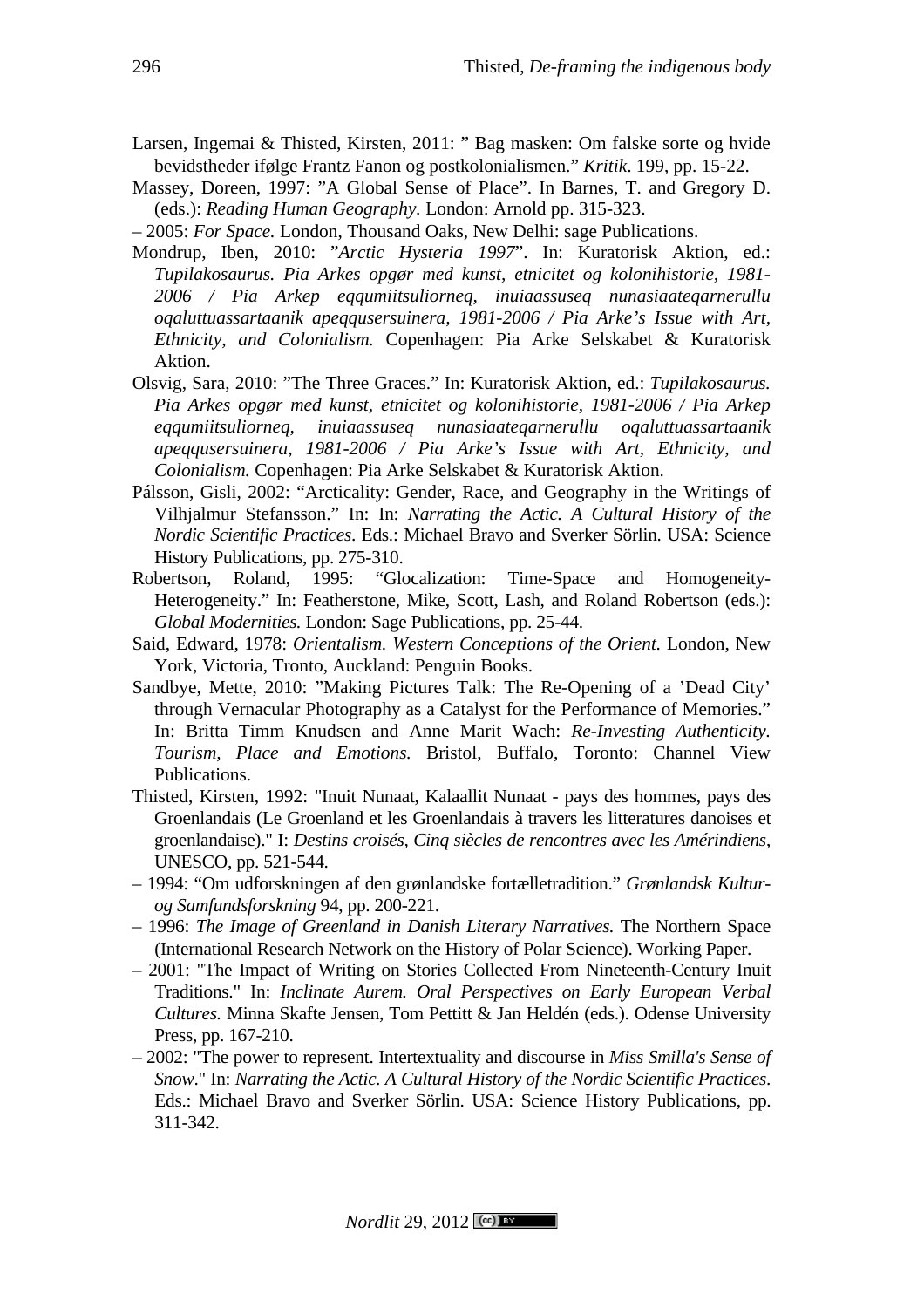- 2003: "Danske Grønlandsfiktioner. Om billedet af Grønland i dansk litteratur." In *Kosmorama* Nr. 232, *Film fra Nord,*pp. 32-67
- 2005: "Postkolonialisme i nordisk perspektiv: relationen Danmark-Grønland". In: Henning Bech and Anne Scott Sørensen, eds.: *Kultur på kryds og tværs.* Århus: Klim, pp. 16-42.
- 2007a: "Stepping off the Map? Greenlandic Literature between Nation and Globalisation." In: Bjarne Thorup Thomsen, ed.: *Centering on the Peripheries. Studies in Scandinavian, Scottish, Gaelic and Greenlandic Literature.* Norwich: Norvik Press, pp. 201-211.
- 2007b: København i grønlandsk litteratur. In: Andras Mortensen, Jón Th. Thór og Daniel Thorleifsen (red.): *København som Vestnordens hovedstad,* Nuuk. pp. 23- 47.
- 2010a: "Migrants or living the postcolonial? Greenlandic authors in transnational space." In: Miriam Gebauer og Pia Schwarts Lausten: *Migration and Literature in Contemporary Europe.* München: Martin Meidenbauer, pp. 185-205.
- **–** 2010b: "Pia Arke. *Krabbe/Jensen* 1997. In: Kuratorisk Aktion, ed.: *Tupilakosaurus. Pia Arkes opgør med kunst, etnicitet og kolonihistorie, 1981- 2006 / Pia Arkep eqqumiitsuliorneq, inuiaassuseq nunasiaateqarnerullu oqaluttuassartaanik apeqqusersuinera, 1981-2006 / Pia Arke's Issue with Art, Ethnicity, and Colonialism.* Copenhagen: Pia Arke Selskabet & Kuratorisk Aktion, pp. 24-25
- 2010c: "Pia Arke. *Arctic Hysteria* 1996. . In: Kuratorisk Aktion, ed.: *Tupilakosaurus. Pia Arkes opgør med kunst, etnicitet og kolonihistorie, 1981- 2006 / Pia Arkep eqqumiitsuliorneq, inuiaassuseq nunasiaateqarnerullu oqaluttuassartaanik apeqqusersuinera, 1981-2006 / Pia Arke's Issue with Art, Ethnicity, and Colonialism.* Copenhagen: Pia Arke Selskabet & Kuratorisk Aktion, pp. 70-71.
- **–** 2011: "Greenlandic Oral Traditions. Collection, Reframing and Reinvention." In: Karen Langgård and Kirsten Thisted (eds.): *From Oral Tradition to Rap. Literatures of the Polar North.* Nuuk: Ilisimatusarfik/Atuagkat, pp. 65-120.

# **Biographical note**

Kirsten Thisted is associate professor at Copenhagen University, Institute of Cross-Cultural and Regional Studies, Minority Studies Section. Her research areas include minority-majority relations, cultural and linguistic encounters, cultural translation, and postcolonial relations. She has published several books and a large number of articles about Greenlandic oral traditions, modern Greenlandic literature and film, Arctic explorers, and Scandinavia seen in a postcolonial perspective.

# **Abstract**

The article presents the Greenlandic-Danish artist Pia Arke (1958-2007) and gives readings of various of her artworks, arguing that they attempt to negotiate a postcolonial condition. Arke was fascinated by the male European explorers and *their* fascination with the Arctic landscape, the Inuit and, not the least, the Inuit women. "Arctic Hysteria" is one of the main metaphors she used to describe this